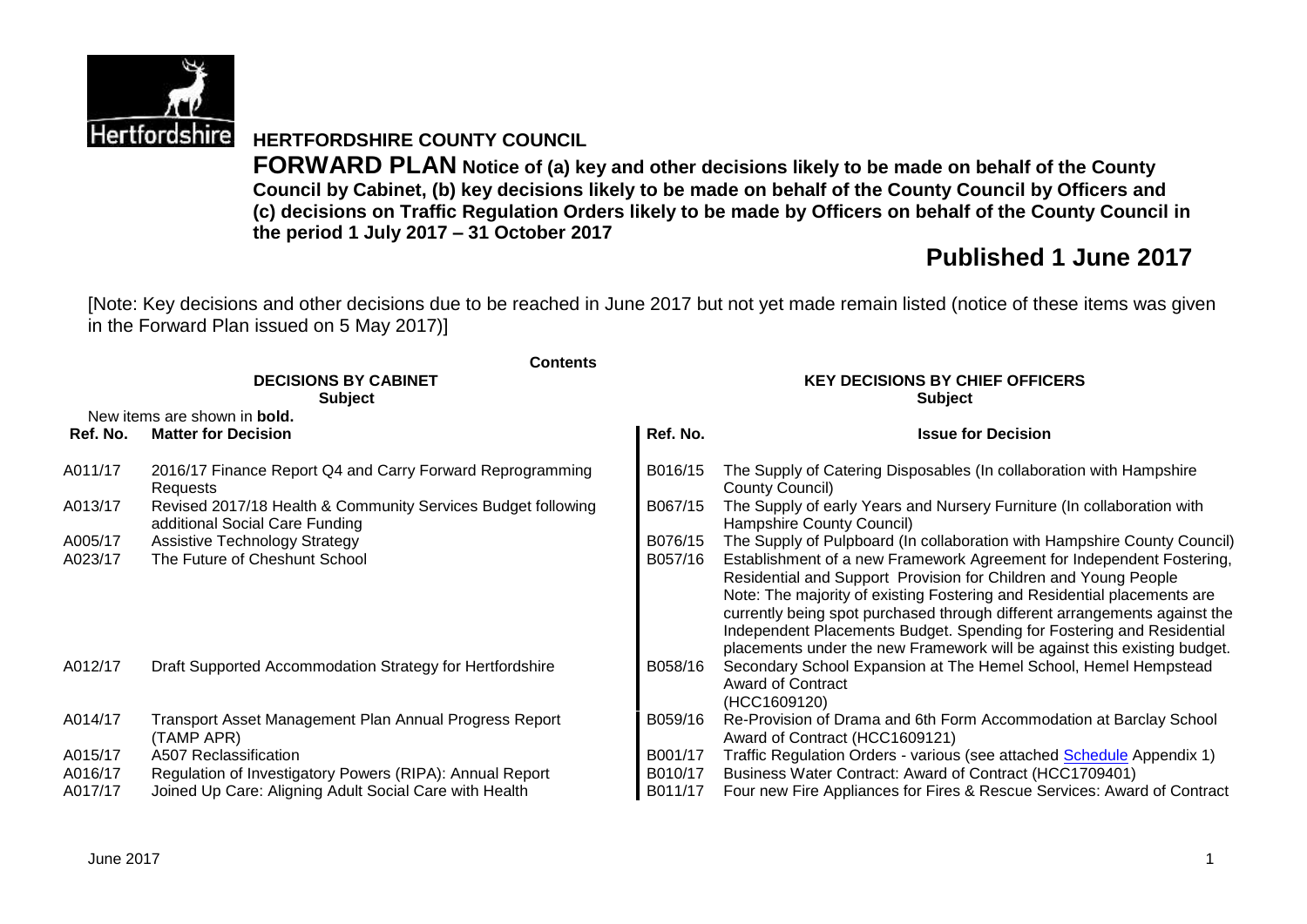| A024/17 | <b>Children's Centre, Health Visiting and School Nursing Services</b><br><b>Commissioning - Models for Consultation</b>                                                                                                                                                                                                                                                               | B012/17 | The Supply and Delivery of School Milk                                                                                                                             |
|---------|---------------------------------------------------------------------------------------------------------------------------------------------------------------------------------------------------------------------------------------------------------------------------------------------------------------------------------------------------------------------------------------|---------|--------------------------------------------------------------------------------------------------------------------------------------------------------------------|
| A025/17 | <b>Strategic Outline Case of West Herts Hospital Trust</b>                                                                                                                                                                                                                                                                                                                            | B013/17 | Re-procurement of existing Regional Framework Agreement for Translating<br>and Interpreting Services and award of local contracts in Herts                         |
| A026/17 | <b>Learning Disability Transformation</b>                                                                                                                                                                                                                                                                                                                                             | B014/17 | Shared Managed Services (SMS) For Hertfordshire - Contract Extension or<br>Re-procurement (HCC0902784)                                                             |
| A027/17 | <b>Targeted Telecare Service</b>                                                                                                                                                                                                                                                                                                                                                      | B015/17 | Potential provision of electronic document records management software<br>following review of existing solution.                                                   |
| A028/17 | Additional school places, including: whether or not to agree to<br>the statutory proposals to enlarge the premises of Millfield First<br>School, Buntingford, St. Joseph's Primary, Bishop's Stortford,<br>and St. Catherine's Primary, Hoddesdon, as well as some<br>funding approvals.<br>NB Agreement to individual statutory proposals by Cabinet will                            | B017/17 | Property Management Services Contract Award of Contract (HCC1709487)                                                                                               |
| A029/17 | only be required if objections are received to them.<br>Whether or not to agree to the statutory proposal to lower the<br>admission age of Tenterfield Nursery School by changing the<br>age range from 3 to 5 years to 2 to 5 years from the<br>implementation date.<br>NB Agreement to the statutory proposal by Cabinet will only be<br>required if objections are received to it. | B018/17 | Procurement of the Council's external insurance arrangements                                                                                                       |
| A030/17 | The Police & Crime Commissioner's consultation on the future<br>governance arrangements for Fire and Rescue                                                                                                                                                                                                                                                                           | B019/17 | To award a contract for the provision of an assessor for the Warmer Homes<br>Project                                                                               |
| A031/17 | Acquisition of Land in Buntingford for a 2 fulltime equivalent<br>(FTE) first school site                                                                                                                                                                                                                                                                                             | B020/17 | Support at Home Tender, Welwyn & Hatfield & Broxbourne: Award of<br>Contract                                                                                       |
| A032/17 | Former Sunnybank School, Potters Bar. Request for additional<br>funding for building works                                                                                                                                                                                                                                                                                            | B021/17 | Batch 33 - Package 4 - Commonswood Primary & Nursery Field Junior &<br>Thundridge C of E Primary School. Award of Contract (HCC1709498)                            |
| A033/17 | <b>Hertfordshire County Council Property Development Programme</b><br>- Property Company                                                                                                                                                                                                                                                                                              | B022/17 | Batch 35 - Package 1 - Birchwood Nursery & Redbourn Junior School.<br>Award of Contract(HCC1709499)                                                                |
| A004/17 | Future Development of Care Homes in Hertfordshire by Hertfordshire<br><b>County Council</b>                                                                                                                                                                                                                                                                                           | B023/17 | Batch 35 - Package 2 - Aycliffe Drive Primary, Goldfield Infants & Nursery<br>& Little Heath Primary School. Award of Contract (HCC1709500)                        |
| A009/17 | Crowdfunding - To develop voluntary sector fundraising capacity in<br>Hertfordshire                                                                                                                                                                                                                                                                                                   | B024/17 | Batch 35 - Package 3 - Icknield Infant & Nursery, Little Hadham Primary,<br>Roman Way First & The William Ransom Primary School. Award of<br>Contract (HCC1709501) |
| A010/17 | <b>Review of Financial Regulations</b>                                                                                                                                                                                                                                                                                                                                                | B029/17 | Contract for the Provision of Re-use retail Services at Household Waste<br><b>Recycling Centres</b>                                                                |
| A021/17 | Approval of sites to be identified within the forthcoming Draft Minerals<br>Local Plan (as Specific Sites, Preferred areas and / or Areas of<br>Search)                                                                                                                                                                                                                               | B030/17 | Extension of the Contract for Waterdale Waste Transfer Station                                                                                                     |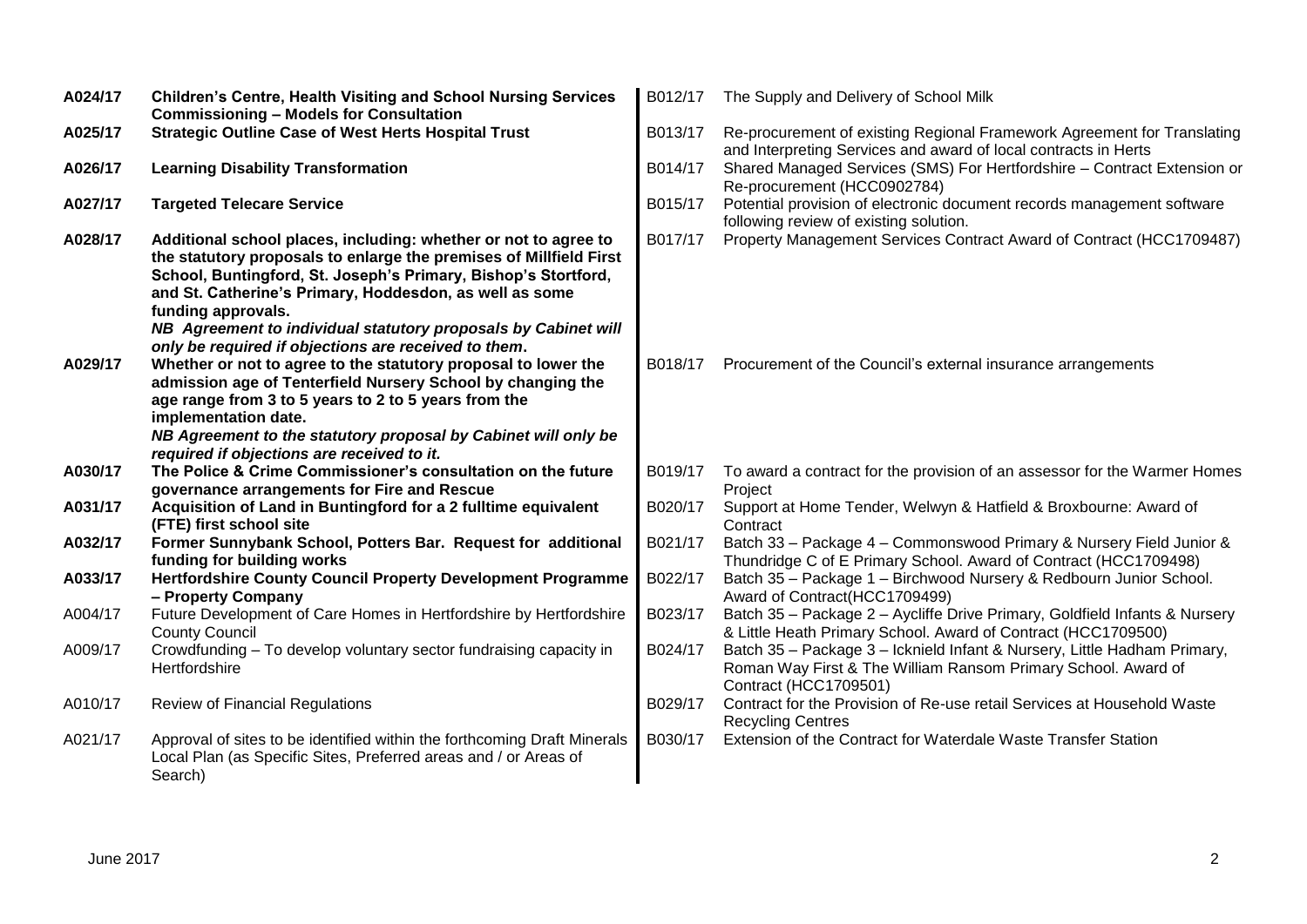| A022/17 | Approval of Draft Local Transport Plan 4 – for public consultation   | B031/17 | Whether to initiate consultation on a proposal to change the age range of<br>Widford School (Primary), to allow children to be admitted from the age of 2.<br>Whether or not to initiate consultation on the amalgamation of Redbourn<br>Infant and Redbourn Junior Schools (i.e. the closure of Redbourn Junior |
|---------|----------------------------------------------------------------------|---------|------------------------------------------------------------------------------------------------------------------------------------------------------------------------------------------------------------------------------------------------------------------------------------------------------------------|
|         |                                                                      |         | School and the extension of the Redbourn Infant School)                                                                                                                                                                                                                                                          |
| A034/17 | Approval of the Hertfordshire Public Health Strategy 2017-21         | B032/17 | Procurement of training providers to allow Hertfordshire County Council to                                                                                                                                                                                                                                       |
|         |                                                                      |         | utilise the Apprenticeship Levy funds.                                                                                                                                                                                                                                                                           |
| A035/17 | <b>Future Management of the County Council's Art Collection</b>      | B033/17 | Award Tender for Residential Home for Children and Young People (C&YP)                                                                                                                                                                                                                                           |
|         |                                                                      |         | aged 13-18 with Autism, Learning Difficulties and/or Behaviour that                                                                                                                                                                                                                                              |
|         |                                                                      |         | Challenges at Wynchlands Crescent, St Albans                                                                                                                                                                                                                                                                     |
| A019/17 | Draft Approval 15 Year Plan for vision for social care in the County | B034/17 | The Supply of Laminating Pouches (in collaboration with Hampshire County<br>Council)                                                                                                                                                                                                                             |
|         |                                                                      | B035/17 | Dynamic Purchasing Systems for the Supply of Copier Paper                                                                                                                                                                                                                                                        |
|         |                                                                      | B036/17 | Potential extension and improvement of Enterprise Resource Planning<br>contract. This covers Human Resources, Finance, Procurement, Budgeting                                                                                                                                                                    |
|         |                                                                      |         | and Reporting.                                                                                                                                                                                                                                                                                                   |
|         |                                                                      | B037/17 | Award of Bridges and Structures Framework Contract                                                                                                                                                                                                                                                               |
|         |                                                                      | B038/17 | Whether to initiate consultation on the expansion of three special schools;                                                                                                                                                                                                                                      |
|         |                                                                      |         | Breakspeare/ Meadow Wood (Bushey), Hayward Grove, Hemel                                                                                                                                                                                                                                                          |
|         |                                                                      |         | Hempstead and Woodfield, Hemel Hempstead, by 8 places at each (24 in<br>total)                                                                                                                                                                                                                                   |
|         |                                                                      | B039/17 | Cleaning, maintenance and display of advertisements on bus shelters in                                                                                                                                                                                                                                           |
|         |                                                                      |         | Hertfordshire: Award of concession contract                                                                                                                                                                                                                                                                      |
|         |                                                                      | B040/17 | Secondary expansion at Onslow St Audrey School Hatfield - s106 funding                                                                                                                                                                                                                                           |
|         |                                                                      |         | approval (Note: Cabinet, Item 13, February 2017 - approval given to use                                                                                                                                                                                                                                          |
|         |                                                                      |         | s106 funding towards secondary expansion at Onslow St. Audrey School)                                                                                                                                                                                                                                            |
|         |                                                                      | B041/17 | Highways Client Support Term Contract - (awarded in accordance with                                                                                                                                                                                                                                              |
|         |                                                                      |         | decision B002/12) – increase in contract value and publication of                                                                                                                                                                                                                                                |
|         |                                                                      |         | Modification Notice.                                                                                                                                                                                                                                                                                             |
|         |                                                                      | B042/17 | Whether or not to agree to the statutory proposals to enlarge the                                                                                                                                                                                                                                                |
|         |                                                                      |         | premises of Millfield First School, Buntingford, St. Joseph's Primary,                                                                                                                                                                                                                                           |
|         |                                                                      |         | Bishop's Stortford, and St. Catherine's Primary, Hoddesdon.                                                                                                                                                                                                                                                      |
|         |                                                                      |         | (Note: an officer decision will only be taken if no objections to the                                                                                                                                                                                                                                            |
|         |                                                                      |         | individual statutory proposals are received)                                                                                                                                                                                                                                                                     |
|         |                                                                      | B043/17 | Whether or not to agree to the statutory proposal to lower the                                                                                                                                                                                                                                                   |
|         |                                                                      |         | admission age of Tenterfield Nursery School by changing the age                                                                                                                                                                                                                                                  |
|         |                                                                      |         | range from 3 to 5 years to 2 to 5 years from the implementation                                                                                                                                                                                                                                                  |
|         |                                                                      |         | date.                                                                                                                                                                                                                                                                                                            |
|         |                                                                      |         | NB An officer decision will only be taken if no objections to the                                                                                                                                                                                                                                                |
|         |                                                                      |         | statutory proposal are received                                                                                                                                                                                                                                                                                  |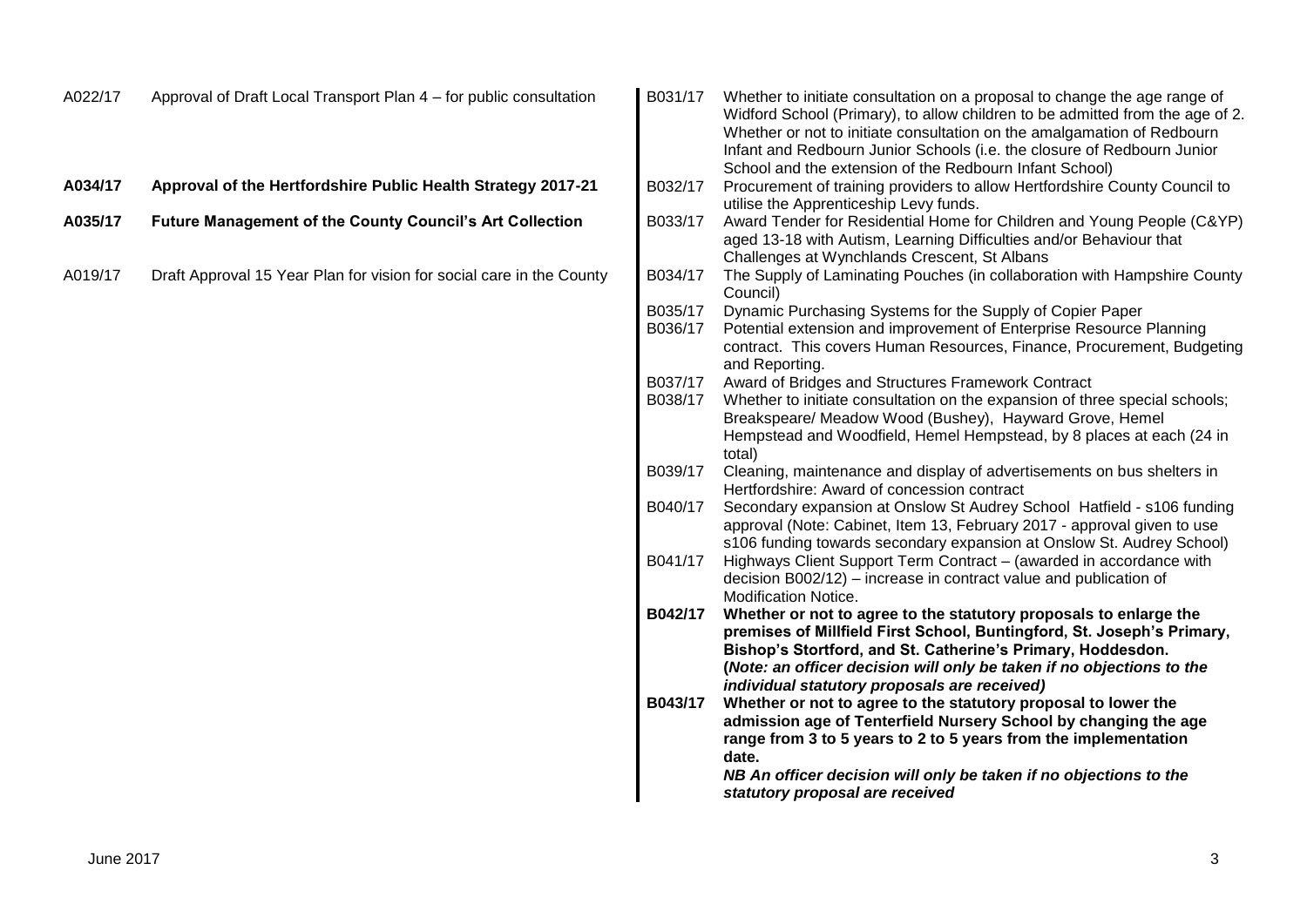| B044/17 | <b>Breathing Apparatus Procurement for the Community Protection</b> |
|---------|---------------------------------------------------------------------|
|         | Directorate 2017/2018 - Capital Budget                              |
| B045/17 | Window Walling at 3 Schools Batch 34 Ashwell, Bedwell & Hobletts    |
|         | Manor Infants & Nursery Schools: Award of Contract (HCC1709713)     |
| B046/17 | Roofing at 2 Schools Batch 34, Ashwell & Hobletts Manor Junior      |
|         | School: Award of Contract (HCC1709714)                              |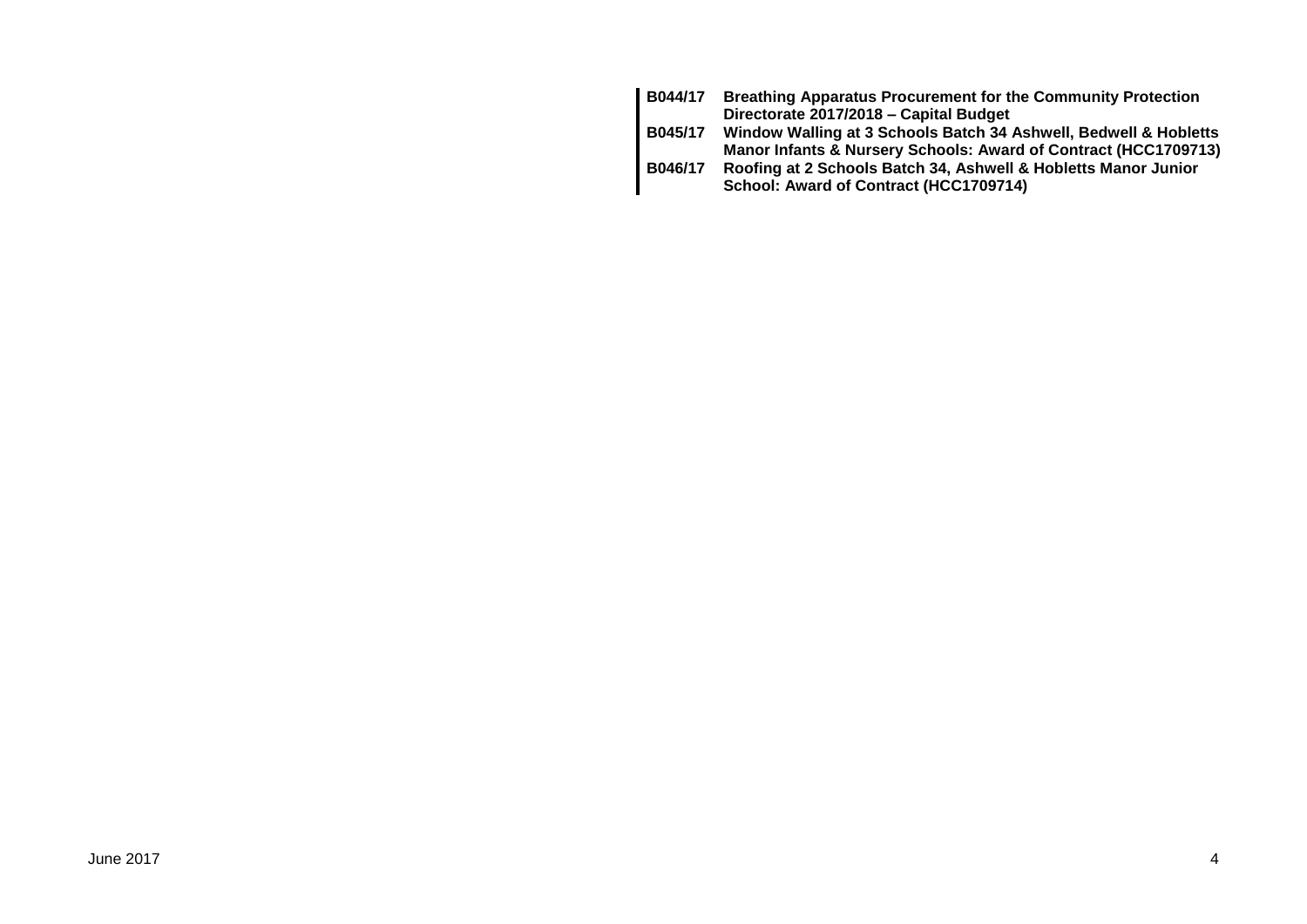| Ref. No. | <b>Matter for Decision</b>                                                                                  | Date<br>decision to<br>be made | <b>Cabinet Panels to</b><br>be consulted                                                                                  | Officer contact for this<br>matter                                           | Documents to be considered" <sup>11</sup>                                                                                                                                                                            |
|----------|-------------------------------------------------------------------------------------------------------------|--------------------------------|---------------------------------------------------------------------------------------------------------------------------|------------------------------------------------------------------------------|----------------------------------------------------------------------------------------------------------------------------------------------------------------------------------------------------------------------|
| A011/17  | 2016/17 Finance Report Q4 and<br>Carry Forward Reprogramming<br>Requests                                    | 26/06/2017                     | Resources,<br>Property & the<br><b>Economy Cabinet</b><br>Panel                                                           | Lindsey McLeod<br>01992 556431                                               | Report of the Director of Resources                                                                                                                                                                                  |
| A013/17  | Revised 2017/18 Health &<br><b>Community Services Budget</b><br>following additional Social Care<br>Funding | 26/06/2017                     | Resources,<br>Property & the<br><b>Economy Cabinet</b><br>Panel<br><b>Adult Care &amp; Health</b><br><b>Cabinet Panel</b> | <b>Lindsey McLeod</b><br>01992 556431<br><b>Helen Maneuf</b><br>01992 556350 | Joint Report of the Director of<br>Resources and Director of Adult Care<br><b>Services</b>                                                                                                                           |
| A005/17  | <b>Assistive Technology Strategy</b>                                                                        | 26/06/2017                     | Adult Care & Health<br><b>Cabinet Panel</b>                                                                               | Helen Maneuf<br>01992 556350<br>David Coolbear<br>01438 843872               | Report of the Director of Adult Care<br><b>Services</b>                                                                                                                                                              |
| A023/17  | The Future of Cheshunt School                                                                               | 26/06/2017                     | Education, Libraries<br>& Localism Cabinet<br>Panel                                                                       | Kate Leahy<br>01992 555864                                                   | Report of the Director of Children's<br><b>Services</b><br>Part 1 and Part II Report – due to<br>'Information relating to the financial or<br>business affairs of any particular person<br>(including the Council)'. |
| A012/17  | <b>Draft Supported Accommodation</b><br><b>Strategy for Hertfordshire</b>                                   | 10/07/2017                     | Adult Care & Health<br><b>Cabinet Panel</b>                                                                               | Kulbir Lalli<br>01438 843217<br><b>Frances Heathcote</b><br>01992 556343     | Report of the Director of Adult Care<br><b>Services</b>                                                                                                                                                              |

**PART A: DECISIONS BY CARINET** Note: New items and amendments are shown in **bold** 

1

The address from which, subject to any prohibition or restriction on their disclosure, copies of, or extracts from, any document listed is available is County Hall, Pegs Lane, Hertford, SG13 8DE. Other documents relevant to these matters may be submitted to the decision maker. To request details of such documents (if any) as they become available contact Elaine Shell, Democratic Services Manager by email [\(elaine.shell@hertfordshire.gov.uk\)](mailto:elaine.shell@hertfordshire.gov.uk) or phone (01992 555565). \*\*\* No Forward Plan Ref Additional Item for Cabinet: Not a key decision

<sup>&</sup>lt;sup>††</sup> Documents to be considered by the Cabinet are published in the Council's website at <https://cmis.hertsdirect.org/hertfordshire/Calendarofcouncilmeetings.aspx>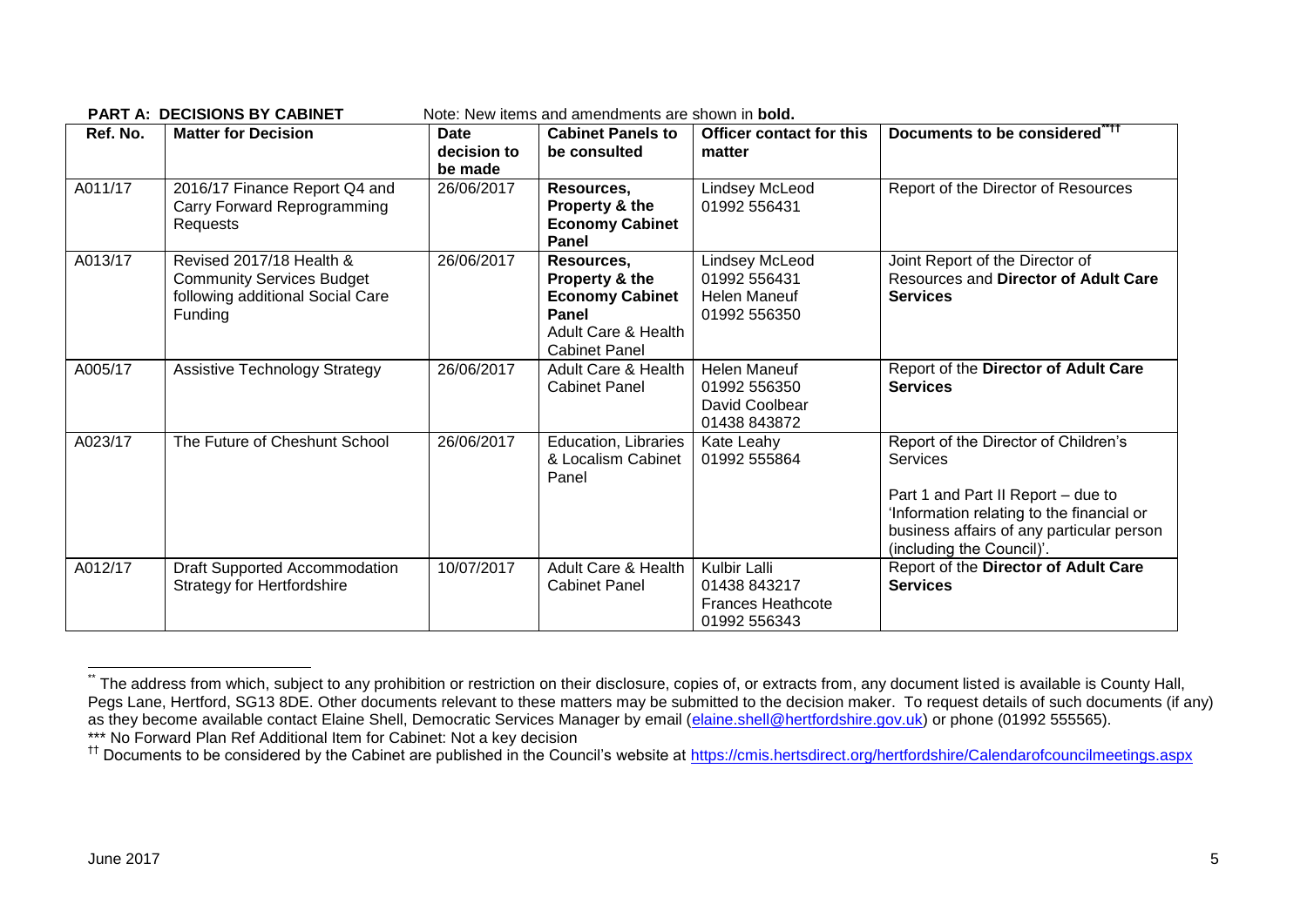| A014/17 | <b>Transport Asset Management Plan</b><br>Annual Progress Report<br>(TAMP APR)                                                                                                                                                                                                                                                                                                                                                                                         | 10/07/2017 | <b>Highways Cabinet</b><br>Panel                                                                                                           | Chris Allen Smith<br>01992 658167                                       | Report of the Chief Executive & Director<br>of Environment                                                  |
|---------|------------------------------------------------------------------------------------------------------------------------------------------------------------------------------------------------------------------------------------------------------------------------------------------------------------------------------------------------------------------------------------------------------------------------------------------------------------------------|------------|--------------------------------------------------------------------------------------------------------------------------------------------|-------------------------------------------------------------------------|-------------------------------------------------------------------------------------------------------------|
| A015/17 | A507 Reclassification                                                                                                                                                                                                                                                                                                                                                                                                                                                  | 10/07/2017 | <b>Highways Cabinet</b><br>Panel                                                                                                           | <b>Daniel Tancock</b><br>01992 588619                                   | Report of the Chief Executive & Director<br>of Environment                                                  |
| A016/17 | <b>Regulation of Investigatory Powers</b><br>(RIPA): Annual Report                                                                                                                                                                                                                                                                                                                                                                                                     | 10/07/2017 | <b>Community Safety</b><br>& Waste<br><b>Management Panel</b>                                                                              | <b>Guy Pratt</b><br>01992 557535                                        | Report of the Chief Executive & Director<br>of Environment                                                  |
| A017/17 | Joined Up Care: Aligning Adult<br>Social Care with Health                                                                                                                                                                                                                                                                                                                                                                                                              | 10/07/2017 | Adult Care & Health<br><b>Cabinet Panel</b>                                                                                                | Jamie Sutterby<br>01992 556300                                          | Report of the Director of Adult Care<br><b>Services</b>                                                     |
| A024/17 | <b>Children's Centre, Health Visiting</b><br>and School Nursing Services<br><b>Commissioning - Models for</b><br><b>Consultation</b>                                                                                                                                                                                                                                                                                                                                   | 10/07/2017 | <b>Joint Children's</b><br><b>Services Cabinet</b><br>Panel & Public<br><b>Health, Prevention</b><br>& Performance<br><b>Cabinet Panel</b> | <b>Sally Orr</b><br>01992 555680<br><b>Sue Matthews</b><br>01992 556125 | Joint Report of the Director of<br><b>Children's Services &amp; the Director of</b><br><b>Public Health</b> |
| A025/17 | <b>Strategic Outline Case of West</b><br><b>Herts Hospital Trust</b>                                                                                                                                                                                                                                                                                                                                                                                                   | 10/07/2017 | <b>Adult Care &amp;</b><br><b>Health Cabinet</b><br>Panel                                                                                  | lain MacBeath<br>01992 556363                                           | Report of the Director of Adult Care<br><b>Services</b>                                                     |
| A026/17 | <b>Learning Disability</b><br><b>Transformation</b>                                                                                                                                                                                                                                                                                                                                                                                                                    | 10/07/2017 | <b>Adult Care &amp;</b><br><b>Health Cabinet</b><br>Panel                                                                                  | <b>Shazia Butt</b><br>07580 744600                                      | Report of the Director of Adult Care<br><b>Services</b>                                                     |
| A027/17 | <b>Targeted Telecare Service</b>                                                                                                                                                                                                                                                                                                                                                                                                                                       | 10/07/2017 | <b>Adult Care &amp;</b><br><b>Health Cabinet</b><br>Panel                                                                                  | lain MacBeath<br>01992 556363                                           | Report of the Director of Adult Care<br><b>Services</b>                                                     |
| A028/17 | <b>Additional school places,</b><br>including: whether or not to<br>agree to the statutory proposals<br>to enlarge the premises of<br><b>Millfield First School,</b><br><b>Buntingford, St. Joseph's</b><br>Primary, Bishop's Stortford, and<br>St. Catherine's Primary,<br>Hoddesdon;<br>as well as some funding<br>approvals.<br><b>NB</b> Agreement to individual<br>statutory proposals by Cabinet<br>will only be required if objections<br>are received to them. | 10/07/2017 | Education,<br><b>Libraries &amp;</b><br><b>Localism Cabinet</b><br>Panel                                                                   | <b>Pauline Davis</b><br>01992 555865                                    | <b>Report of the Director of Children's</b><br><b>Services</b>                                              |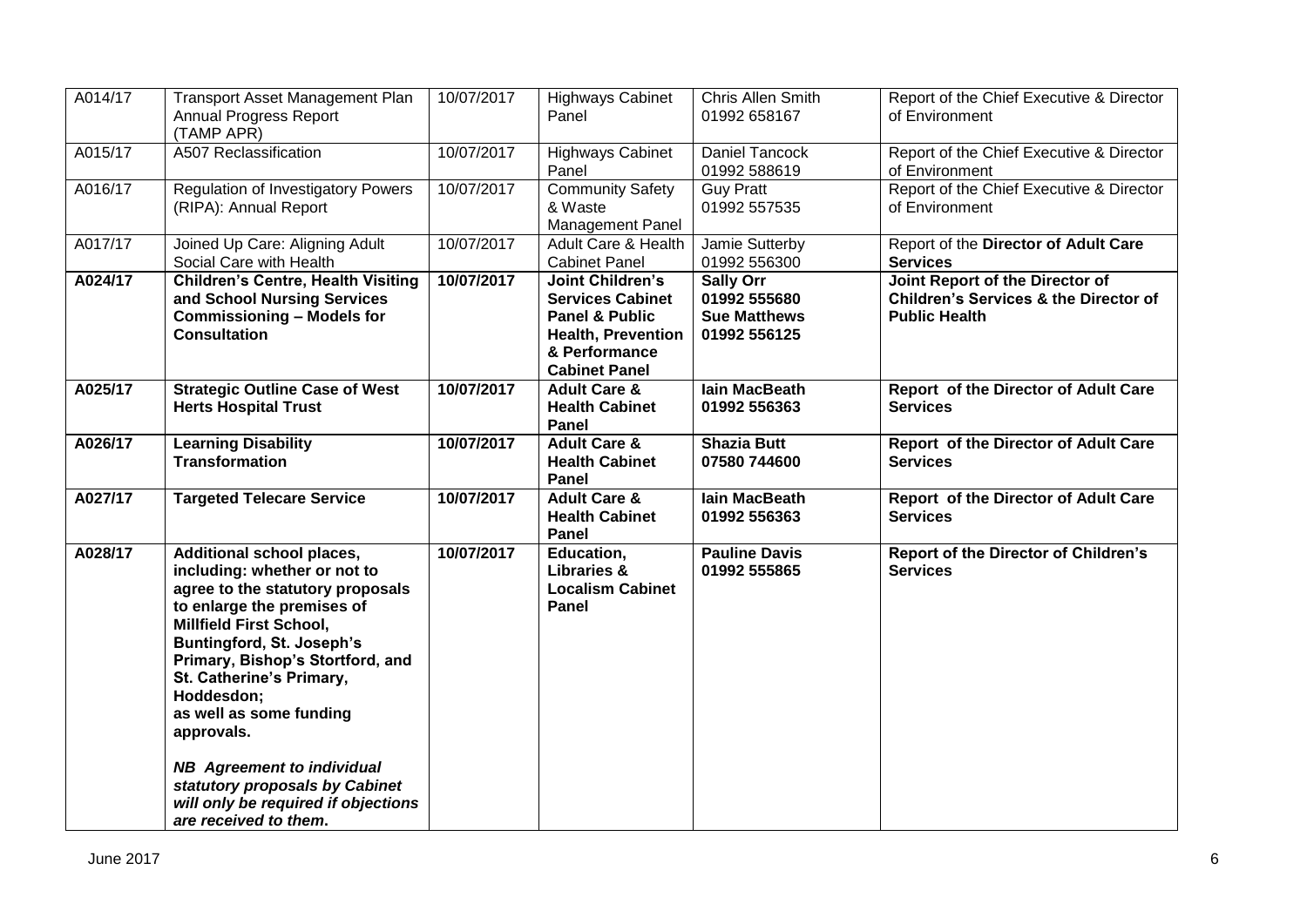| A029/17 | Whether or not to agree to the<br>statutory proposal to lower the<br>admission age of Tenterfield<br>Nursery School by changing the<br>age range from 3 to 5 years to 2<br>to 5 years from the<br>implementation date.<br><b>NB Agreement to the statutory</b><br>proposal by Cabinet will only be<br>required if objections are<br>received to it. | 10/07/2017 | Education,<br><b>Libraries &amp;</b><br><b>Localism Cabinet</b><br>Panel                                                                    | <b>Melany McQueen</b><br>01992 555874                                          | Report of the Director of Children's<br><b>Services</b>                                                 |
|---------|-----------------------------------------------------------------------------------------------------------------------------------------------------------------------------------------------------------------------------------------------------------------------------------------------------------------------------------------------------|------------|---------------------------------------------------------------------------------------------------------------------------------------------|--------------------------------------------------------------------------------|---------------------------------------------------------------------------------------------------------|
| A030/17 | <b>The Police &amp; Crime</b><br><b>Commissioner's consultation on</b><br>the future governance<br>arrangements for Fire and<br><b>Rescue</b>                                                                                                                                                                                                       | 10/07/2017 | <b>Community Safety</b><br>& Waste<br><b>Management</b><br><b>Cabinet Panel</b>                                                             | <b>Darryl Keen</b><br>01992 507500                                             | <b>Report of the Director of Community</b><br><b>Protection</b>                                         |
| A031/17 | <b>Acquisition of Land in</b><br><b>Buntingford for a 2 fulltime</b><br>equivalent (FTE) first school site                                                                                                                                                                                                                                          | 10/07/2017 | Education,<br><b>Libraries &amp;</b><br><b>Localism Cabinet</b><br>Panel<br>Resources,<br>Property & the<br><b>Economy Cabinet</b><br>Panel | <b>Peter Oddy</b><br>01992 555221                                              | Joint Report of the Director of<br><b>Children's Services &amp; the Director of</b><br><b>Resources</b> |
| A032/17 | Former Sunnybank School,<br>Potters Bar. Request for<br>additional funding for building<br>works                                                                                                                                                                                                                                                    | 10/07/2017 | Resources,<br>Property & the<br><b>Economy Cabinet</b><br>Panel                                                                             | <b>Andrew Edwards</b><br>01992 556007<br><b>Clare Halliday</b><br>01992 556709 | <b>Report of the Director of Resources</b>                                                              |
| A033/17 | <b>Hertfordshire County Council</b><br><b>Property Development</b><br><b>Programme - Property Company</b>                                                                                                                                                                                                                                           | 10/07/2017 | Resources,<br>Property & the<br><b>Economy Cabinet</b><br>Panel                                                                             | <b>Mark Handford-Jones</b><br>01992 556397                                     | <b>Report of the Director of Resources</b>                                                              |
| A004/17 | Future Development of Care<br>Homes in Hertfordshire by<br><b>Hertfordshire County Council</b>                                                                                                                                                                                                                                                      | 25/09/2017 | Adult Care & Health<br><b>Cabinet Panel</b>                                                                                                 | Kulbir Lalli<br>01438 843217<br><b>Frances Heathcote</b><br>01992 556343       | Report of the Director of Adult Care<br><b>Services</b>                                                 |
| A009/17 | Crowdfunding - To develop<br>voluntary sector fundraising<br>capacity in Hertfordshire                                                                                                                                                                                                                                                              | 25/09/2017 | Adult Care & Health<br><b>Cabinet Panel</b>                                                                                                 | <b>Frances Heathcote</b><br>01992 556343                                       | Report of Director of Adult Care<br><b>Services</b>                                                     |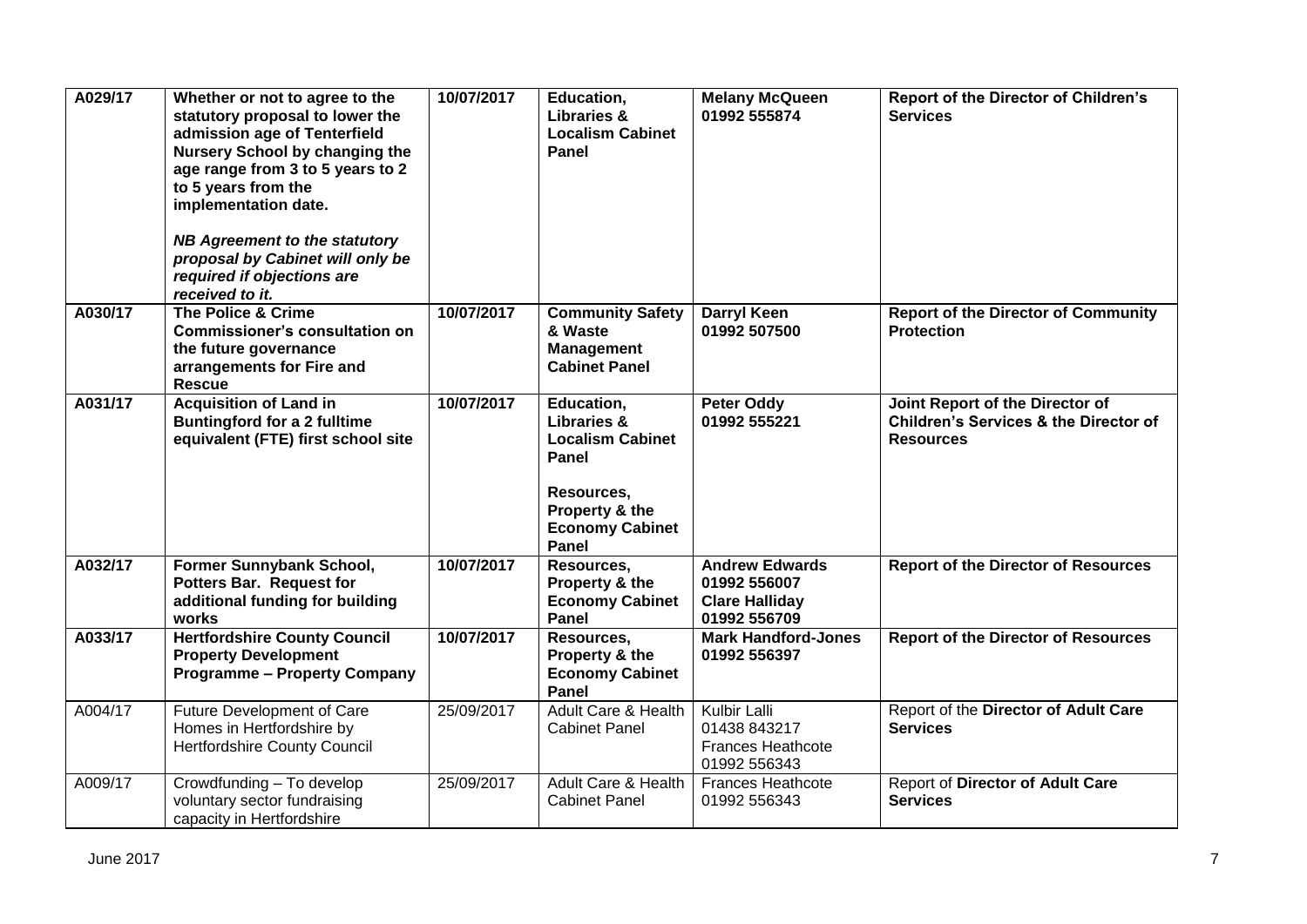| A010/17 | <b>Review of Financial Regulations</b>                                                                                                                        | Cabinet<br>25/09/2017<br>County<br><b>Council</b><br>21/11/2017 | Resources,<br>Property & the<br><b>Economy Cabinet</b><br>Panel                             | Lindsey McLeod<br>01992 556431            | Report of the Director of Resources                        |
|---------|---------------------------------------------------------------------------------------------------------------------------------------------------------------|-----------------------------------------------------------------|---------------------------------------------------------------------------------------------|-------------------------------------------|------------------------------------------------------------|
| A021/17 | Approval of sites to be identified<br>within the forthcoming Draft<br>Minerals Local Plan (as Specific<br>Sites, Preferred areas and / or<br>Areas of Search) | 25/09/2017                                                      | Environment,<br>Planning &<br><b>Transport Cabinet</b><br>Panel                             | <b>Julie Greaves</b><br>01992 556227      | Report of the Chief Executive & Director<br>of Environment |
| A022/17 | Approval of Draft Local Transport<br>Plan 4 – for public consultation                                                                                         | 25/09/2017                                                      | Environment,<br>Planning &<br><b>Transport Cabinet</b><br>Panel                             | James Povey<br>01992 556798               | Report of the Chief Executive & Director<br>of Environment |
| A034/17 | <b>Approval of the Hertfordshire</b><br><b>Public Health Strategy 2017-21</b>                                                                                 | 25/09/2017                                                      | Public Health,<br><b>Prevention &amp; the</b><br><b>Performance</b><br><b>Cabinet Panel</b> | <b>Jim McManus</b><br>01992 556884        | <b>Report of the Director of Public</b><br><b>Health</b>   |
| A035/17 | <b>Future Management of the</b><br><b>County Council's Art Collection</b>                                                                                     | 25/09/2017                                                      | Education,<br><b>Libraries &amp;</b><br><b>Localism Cabinet</b><br>Panel                    | <b>Taryn Pearson-Rose</b><br>01992 556012 | <b>Report of the Director of Resources</b>                 |
| A019/17 | Draft Approval 15 Year Plan for<br>vision for social care in the County                                                                                       | 23/10/2017                                                      | <b>Adult Care &amp; Health</b><br><b>Cabinet Panel</b>                                      | <b>Helen Maneuf</b><br>01992 556350       | Report of the Director of Adult Care<br><b>Services</b>    |

## **Membership of Cabinet:**

| <b>Derrick Ashley</b>  | <b>Environment, Planning &amp; Transport</b>   | <b>Richard Roberts</b>    | <b>Public Health, Prevention &amp; Performance</b> |
|------------------------|------------------------------------------------|---------------------------|----------------------------------------------------|
| <b>Terry Douris</b>    | <b>Education, Libraries &amp; Localism</b>     | <b>Ralph Sangster</b>     | <b>Highways</b>                                    |
| <b>Robert Gordon</b>   | <b>Leader of the Council</b>                   | <b>David Williams</b>     | <b>Resources, Property &amp; the Economy</b>       |
| <b>Teresa Heritage</b> | <b>Children's Services</b>                     | <b>Colette Wyatt-Lowe</b> | <b>Adult Care &amp; Health</b>                     |
| <b>Terry Hone</b>      | <b>Community Safety &amp; Waste Management</b> |                           |                                                    |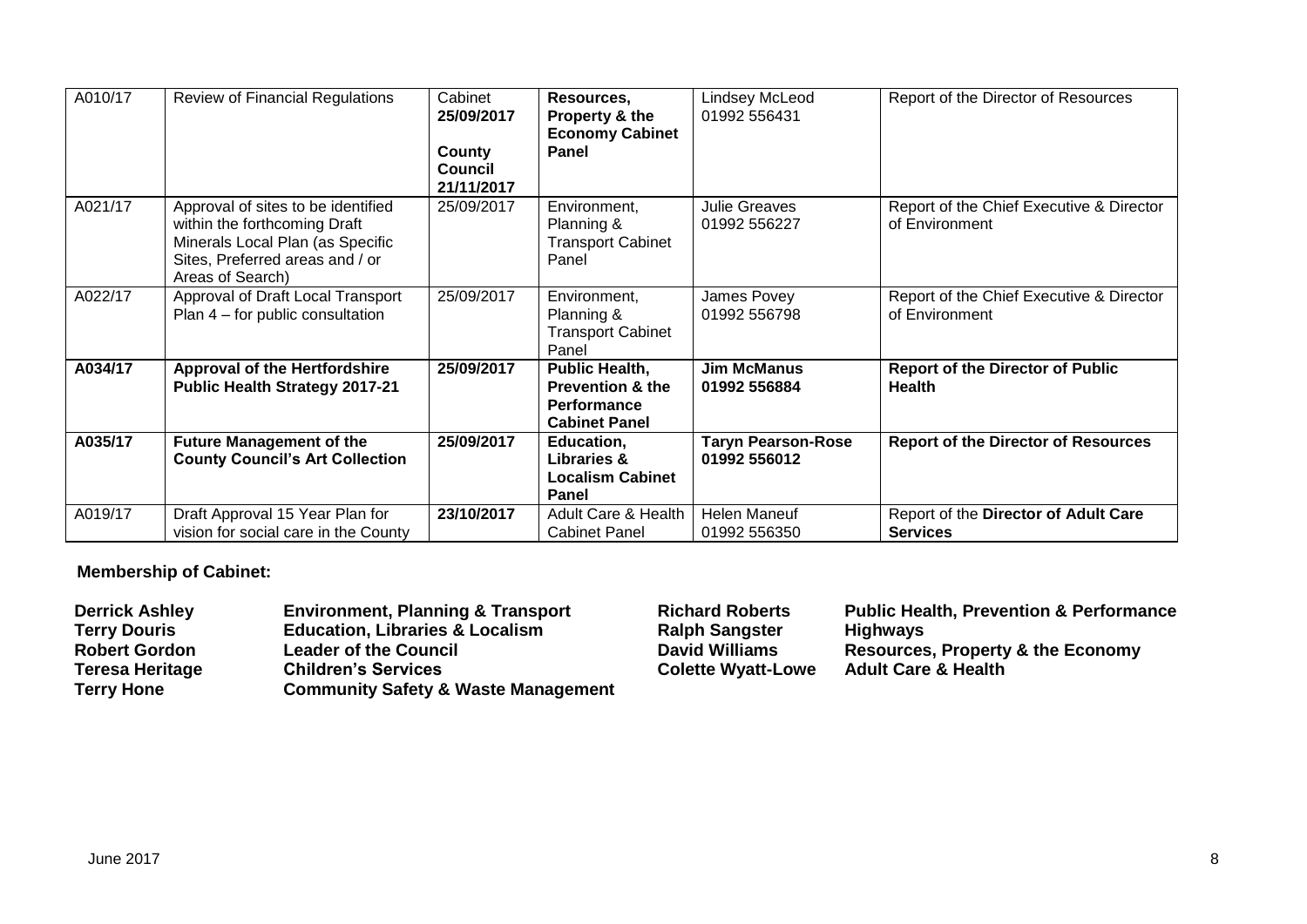**PART B: DECISIONS BY CHIEF OFFICERS Note: New items and amendments are shown in bold.** 

| Ref. No. | <b>Issue for Decision</b>                                                                                                     | Name and Title of<br><b>Decision Maker</b>          | Date, or<br>period<br>within<br>which,<br>decision to<br>be made | <b>Cabinet Panels to be</b><br>consulted | <b>Officer contact for</b><br>this matter | Documents to be considered <sup>##</sup> |
|----------|-------------------------------------------------------------------------------------------------------------------------------|-----------------------------------------------------|------------------------------------------------------------------|------------------------------------------|-------------------------------------------|------------------------------------------|
| B016/15  | The Supply of<br>Catering<br><b>Disposables</b><br>(In collaboration<br>with Hampshire<br>County Council)                     | Peter Maguire<br><b>Head of Special</b><br>Projects | June (was<br>May 2017)                                           |                                          | Glenn Facey<br>01707 292364               | See Note 2 & 3 below                     |
| B067/15  | The Supply of early<br><b>Years and Nursery</b><br>Furniture (In<br>collaboration with<br><b>Hampshire County</b><br>Council) | Peter Maguire<br><b>Head of Special</b><br>Projects | June 2017<br>(was March<br>2017)                                 |                                          | James Conway<br>01707 292357              | See Note 2 & 3 below                     |
| B076/15  | The Supply of<br>Pulpboard (In<br>collaboration with<br>Hampshire County<br>Council)                                          | Peter Maguire<br>Head of Special<br>Projects        | <b>July 2017</b><br>(was May<br>2017)                            |                                          | <b>Becky Cameron</b><br>01707 292353      | See Note 2 & 3 below                     |

1

<sup>‡‡</sup> The address from which, subject to any prohibition or restriction on their disclosure, copies of, or extracts from, any document listed is available is County Hall, Pegs Lane, Hertford, SG13 8DE. Other documents relevant to these matters may be submitted to the decision maker. To request details of such documents (if any) as they become available contact Elaine Shell, Democratic Services Manager by email [\(elaine.shell@hertfordshire.gov.uk\)](mailto:elaine.shell@hertfordshire.gov.uk) or phone (01992 555565).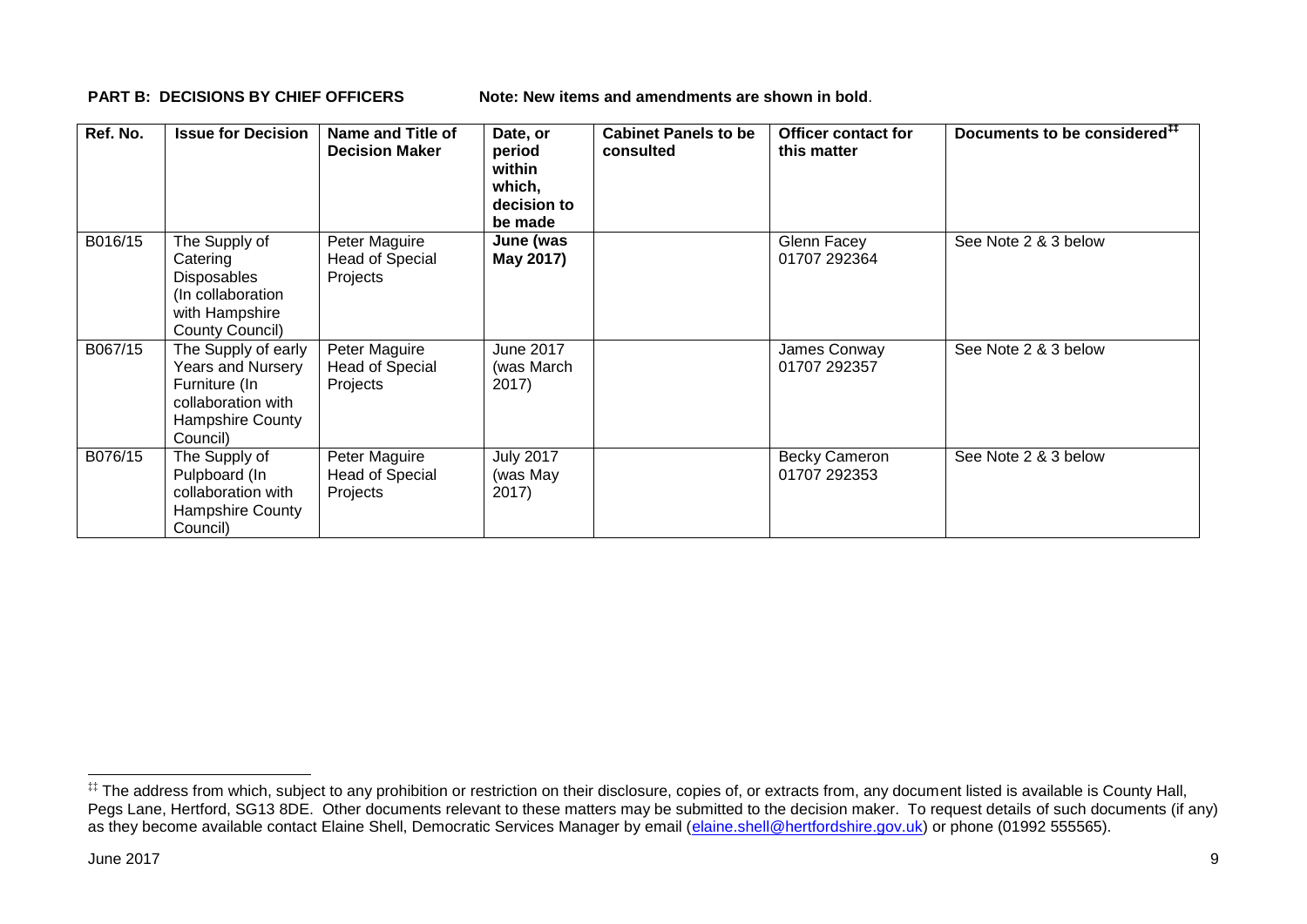| B057/16 | Establishment of a<br>new Framework<br>Agreement for<br>Independent<br>Fostering,<br>Residential and<br>Support Provision<br>for Children and<br>Young People<br>Note: The majority<br>of existing<br>Fostering and<br>Residential<br>placements are<br>currently being spot<br>purchased through<br>different<br>arrangements<br>against the<br>Independent<br>Placements<br>Budget. Spending<br>for Fostering and<br>Residential<br>placements under<br>the new Framework<br>will be against this<br>existing budget. | Jenny Coles Director<br>of Children's<br>Services                | <b>June 2017</b><br>(was May<br>2017)  | Lynn Knowles<br>07740 918847       | See Note 2 below |
|---------|-------------------------------------------------------------------------------------------------------------------------------------------------------------------------------------------------------------------------------------------------------------------------------------------------------------------------------------------------------------------------------------------------------------------------------------------------------------------------------------------------------------------------|------------------------------------------------------------------|----------------------------------------|------------------------------------|------------------|
| B058/16 | Secondary School<br>Expansion at The<br>Hemel School,<br>Hemel Hempstead<br>Award of Contract<br>(HCC1609120)                                                                                                                                                                                                                                                                                                                                                                                                           | Mark Handford-<br>Jones<br><b>Assistant Director</b><br>Property | <b>July 2017</b><br>(was June<br>2017) | <b>Trevor Mose</b><br>01992 556658 | See Note 2 below |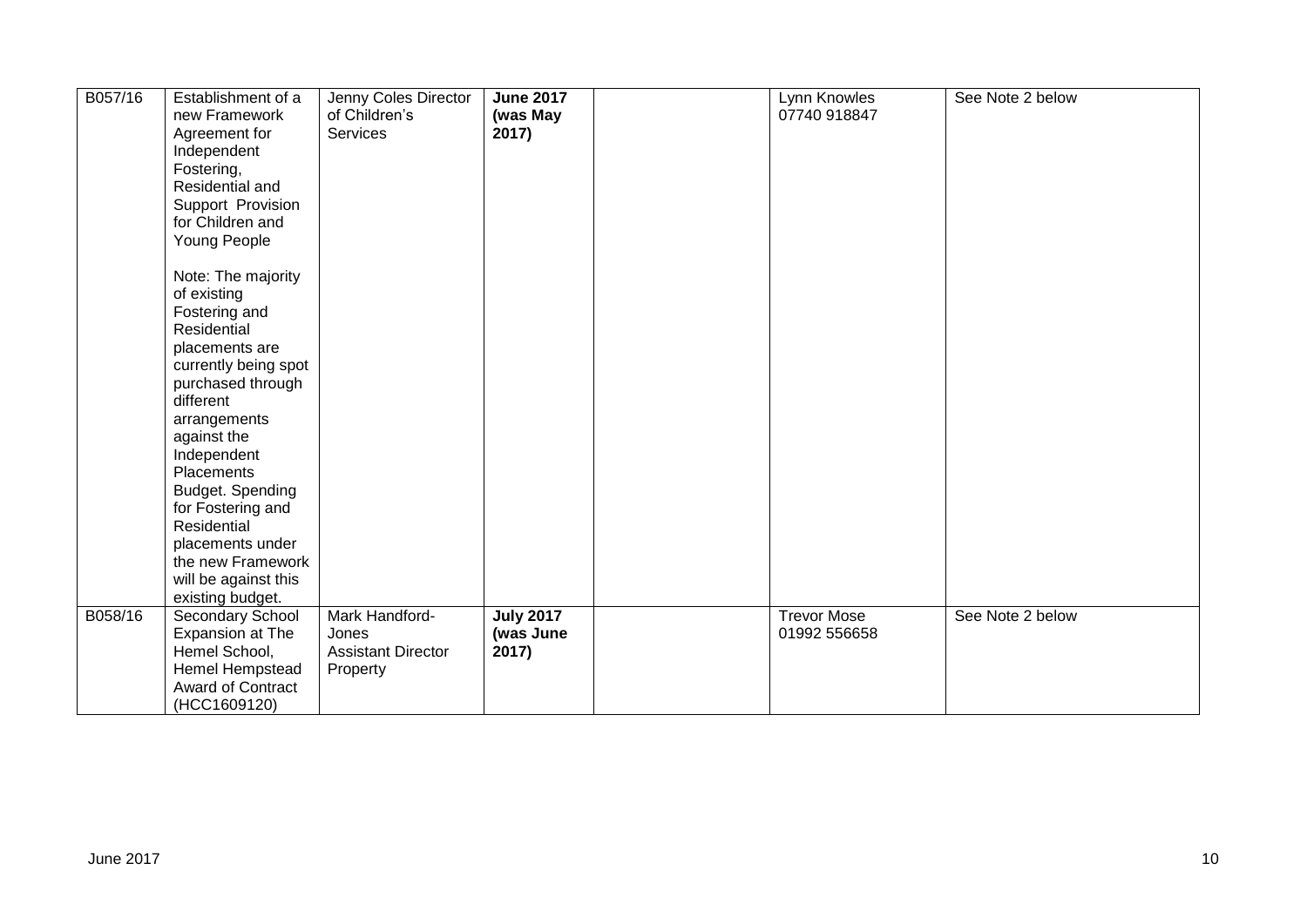| B059/16 | Re-Provision of<br>Drama and 6th<br>Form<br>Accommodation at<br><b>Barclay School</b><br>Award of Contract<br>(HCC1609121)                                             | Mark Handford-<br>Jones<br><b>Assistant Director</b><br>Property                                    | <b>July 2017</b><br>(was June<br>2017)       | <b>Trevor Mose</b><br>01992 556658 | See Note 2 below                  |
|---------|------------------------------------------------------------------------------------------------------------------------------------------------------------------------|-----------------------------------------------------------------------------------------------------|----------------------------------------------|------------------------------------|-----------------------------------|
| B001/17 | <b>Traffic Regulation</b><br>Orders - various<br>(see attached<br><b>Schedule</b> Appendix<br>1)                                                                       | John Wood<br>Chief Executive &<br>Director of<br>Environment                                        | During the<br>period of this<br>Forward Plan | Rob Smith<br>01992 556118          | <b>Reports from Lead Officers</b> |
| B010/17 | <b>Business Water</b><br>Contract: Award of<br>Contract<br>(HCC1709401)                                                                                                | Mark Handford-<br>Jones<br><b>Assistant Director</b><br>Property                                    | <b>July 2017</b><br>(was June<br>2017)       | <b>Fiona Clark</b><br>01992 556008 | See Note 2 below                  |
| B011/17 | Four new Fire<br><b>Appliances for Fires</b><br>& Rescue Services:<br><b>Award of Contract</b>                                                                         | Chris Bigland<br>Fire & Rescue<br>Service Assistant<br><b>Chief Fire Officer</b><br>Service Support | <b>June 2017</b><br>(was May<br>2017)        | Peter Hatherley<br>01992 507580    | See Note 2 below                  |
| B012/17 | The Supply and<br>Delivery of School<br><b>Milk</b>                                                                                                                    | Simon Newland<br>Assistant Director,<br>Education                                                   | <b>June 2017</b><br>(was May<br>2017)        | Jenny Reed<br>01707 292530         | See Note 2 below                  |
| B013/17 | Re-procurement of<br>existing Regional<br>Framework<br>Agreement for<br>Translating and<br>Interpreting<br>Services and award<br>of local contracts in<br><b>Herts</b> | Owen Mapley,<br>Director of<br>Resources                                                            | <b>June 2017</b><br>(was May<br>2017)        | David Butcher<br>01992 556733      | See Note 2 below                  |
| B014/17 | Shared Managed<br>Services (SMS) For<br>Hertfordshire-<br><b>Contract Extension</b><br>or Re-procurement<br>(HCC0902784)                                               | Owen Mapley<br>Director of<br>Resources                                                             | <b>June 2017</b>                             | <b>Fiona Clark</b><br>01992 556008 | See Note 2 below                  |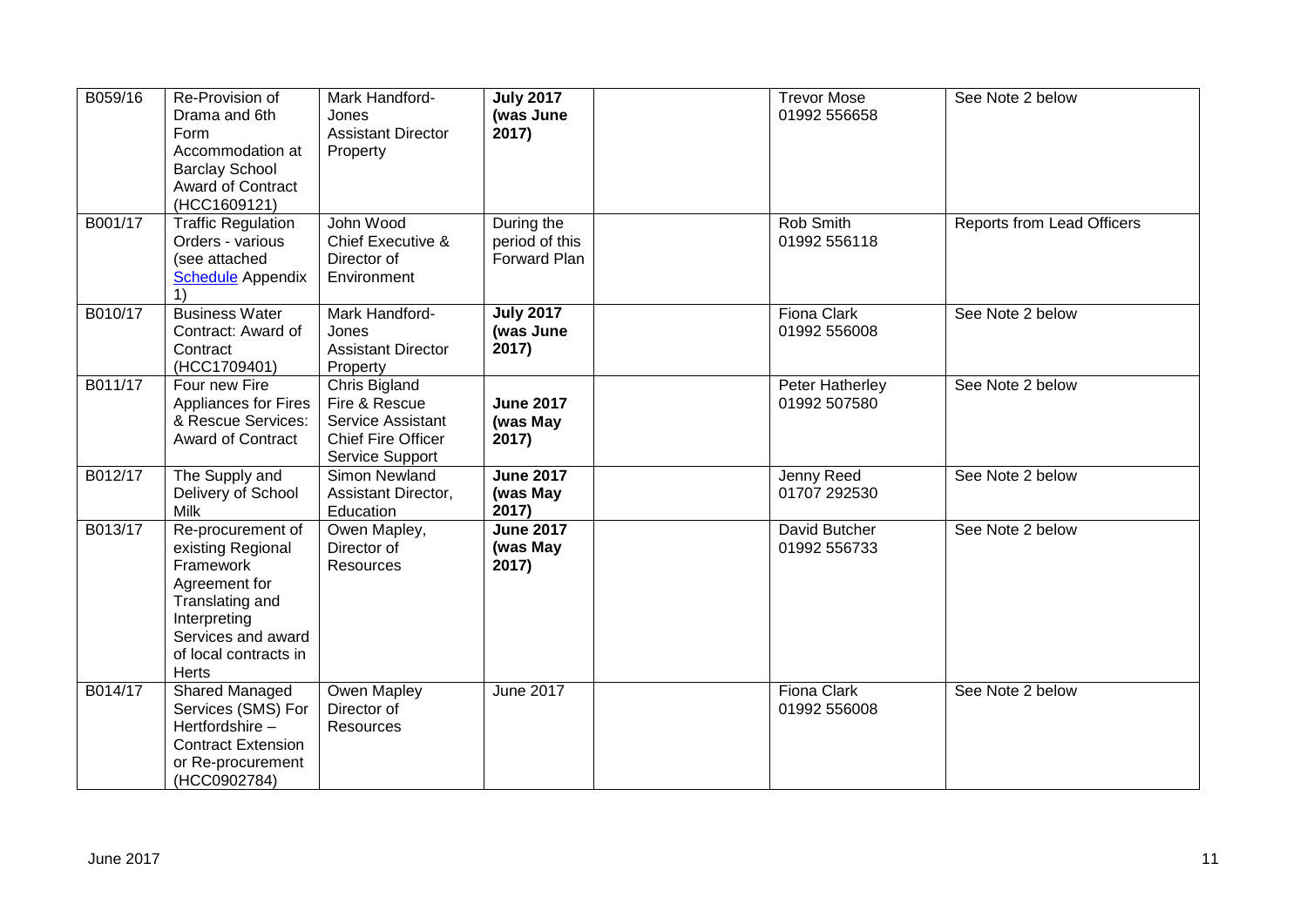| B015/17 | Potential provision<br>of electronic<br>document records<br>management<br>software following<br>review of existing<br>solution.                               | Owen Mapley,<br>Director of<br>Resources                                            | <b>June 2017</b><br>(was May<br>2017)  | <b>Stuart Bannerman</b><br>Campbell<br>01992 588397 | See Note 2 below |
|---------|---------------------------------------------------------------------------------------------------------------------------------------------------------------|-------------------------------------------------------------------------------------|----------------------------------------|-----------------------------------------------------|------------------|
| B017/17 | Property<br>Management<br><b>Services Contract</b><br><b>Award of Contract</b><br>(HCC1709487)                                                                | Mark Handford-<br>Jones<br><b>Assistant Director</b><br>Property                    | <b>July 2017</b><br>(was June<br>2017) | Mike Evans<br>01992 555634                          | See Note 2 below |
| B018/17 | Procurement of the<br>Council's external<br>insurance<br>arrangements                                                                                         | <b>Terry Barnett</b><br><b>Head of Assurance</b>                                    | <b>June 2017</b>                       | Fiona Timms<br>01438 843565                         | See Note 2 below |
| B019/17 | To award a contract<br>for the provision of<br>an assessor for the<br><b>Warmer Homes</b><br>Project                                                          | Jim McManus,<br>Director of Public<br>Health                                        | <b>July 2017</b>                       | <b>Brian Gale</b><br>01438 843537                   | See Note 2 below |
| B020/17 | Support at Home<br>Tender, Welwyn &<br>Hatfield &<br>Broxbourne: Award<br>of Contract                                                                         | <b>Frances Heathcote</b><br><b>Assistant Director</b><br>Community<br>Commissioning | <b>July 2017</b>                       | Daisy Sanghera<br>01438 843391                      | See Note 2 below |
| B021/17 | Batch $33 -$<br>Package 4-<br>Commonswood<br>Primary & Nursery<br>Field Junior &<br>Thundridge C of E<br>Primary School.<br>Award of Contract<br>(HCC1709498) | Mark Handford-<br>Jones<br><b>Assistant Director</b><br>Property                    | <b>July 2017</b><br>(was June<br>2017) | <b>Trevor Mose</b><br>01992 556658                  | See Note 2 below |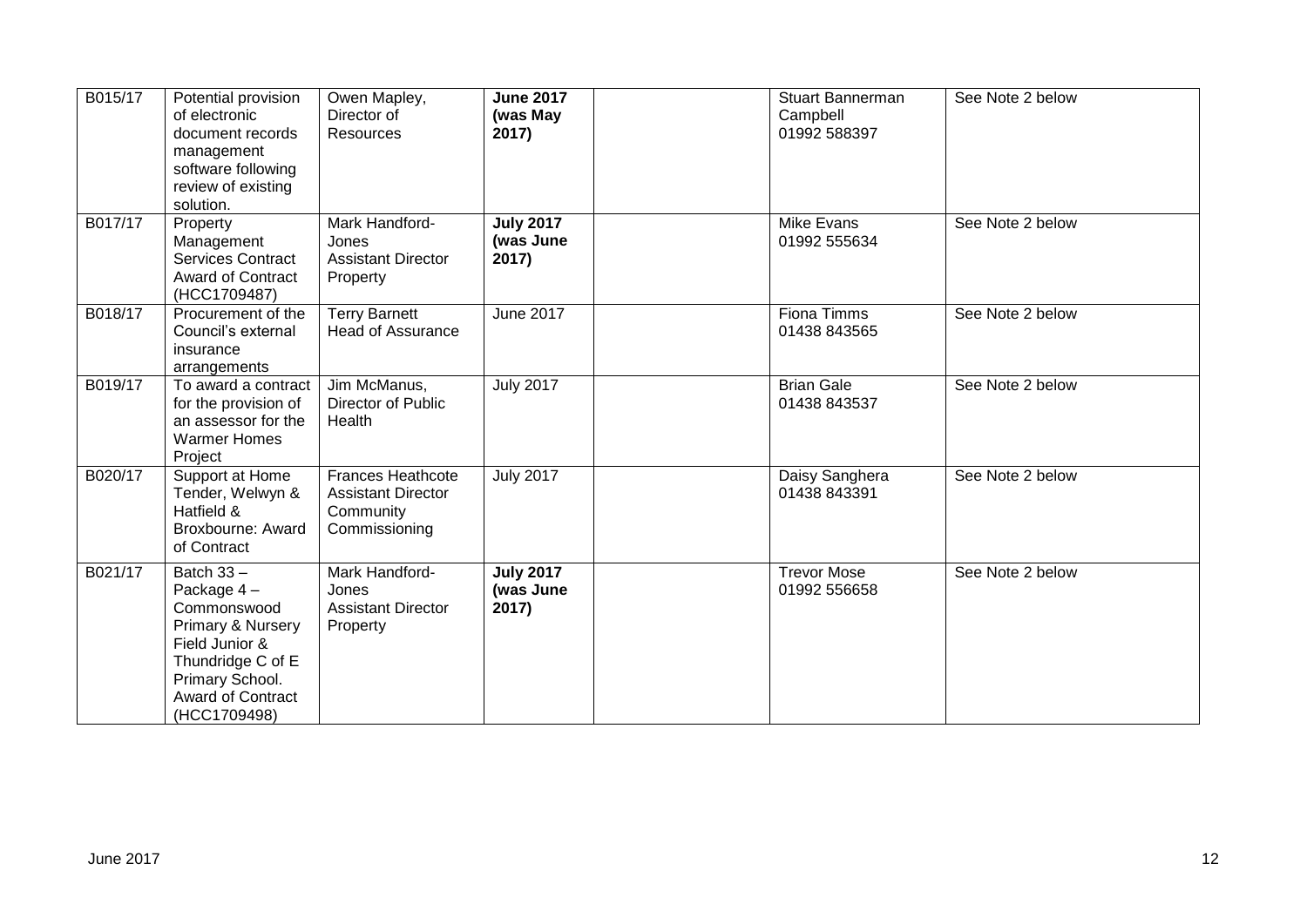| B022/17 | Batch $35 -$<br>Package 1-<br><b>Birchwood Nursery</b><br>& Redbourn Junior<br>School. Award of<br>Contract(HCC1709<br>499)                                                                 | Mark Handford-<br>Jones<br><b>Assistant Director</b><br>Property                                     | <b>July 2017</b><br>(was June<br>2017) | <b>Trevor Mose</b><br>01992 556658  | See Note 2 below |
|---------|---------------------------------------------------------------------------------------------------------------------------------------------------------------------------------------------|------------------------------------------------------------------------------------------------------|----------------------------------------|-------------------------------------|------------------|
| B023/17 | Batch $35 -$<br>Package 2-<br><b>Aycliffe Drive</b><br>Primary, Goldfield<br>Infants & Nursery &<br>Little Heath Primary<br>School. Award of<br>Contract<br>(HCC1709500)                    | Mark Handford-<br>Jones<br><b>Assistant Director</b><br>Property                                     | <b>July 2017</b><br>(was June<br>2017) | <b>Trevor Mose</b><br>01992 556658  | See Note 2 below |
| B024/17 | Batch $35 -$<br>Package 3-<br>Icknield Infant &<br>Nursery, Little<br>Hadham Primary,<br>Roman Way First &<br>The William<br>Ransom Primary<br>School. Award of<br>Contract<br>(HCC1709501) | Mark Handford-<br>Jones<br><b>Assistant Director</b><br>Property                                     | <b>July 2017</b><br>(was June<br>2017) | <b>Trevor Mose</b><br>01992 556658  | See Note 2 below |
| B029/17 | Contract for the<br>Provision of Re-use<br>retail Services at<br>Household Waste<br><b>Recycling Centres</b>                                                                                | Simon Aries<br><b>Assistant Director</b><br>Transport, Waste &<br>Environmental<br>Management        | <b>July 2017</b>                       | <b>Matthew King</b><br>01992 556207 | See Note 2 below |
| B030/17 | Extension of the<br>Contract for<br>Waterdale Waste<br><b>Transfer Station</b>                                                                                                              | <b>Simon Aries</b><br><b>Assistant Director</b><br>Transport, Waste &<br>Environmental<br>Management | <b>July 2017</b>                       | <b>Matthew King</b><br>01992 556207 | See Note 2 below |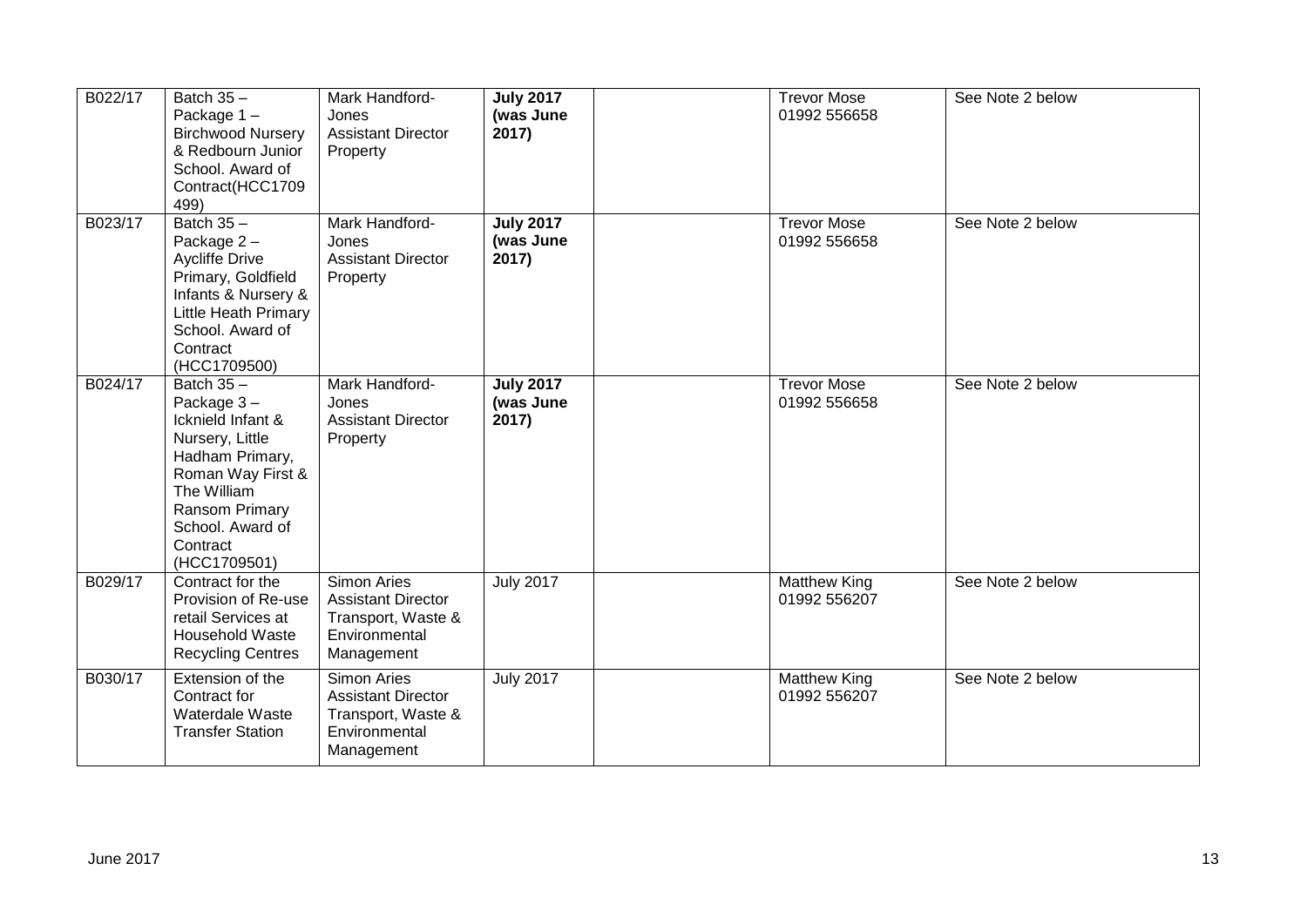| B031/17 | Whether to initiate<br>consultation on a<br>proposal to change<br>the age range of<br><b>Widford School</b><br>(Primary), to allow<br>children to be<br>admitted from the<br>age of 2.<br>Whether or not to<br>initiate consultation<br>on the<br>amalgamation of<br>Redbourn Infant<br>and Redbourn<br>Junior Schools (i.e.<br>the closure of<br>Redbourn Junior<br>School and the<br>extension of the<br>Redbourn Infant<br>School) | Jenny Coles<br>Director of Children's<br>Services                               | <b>June 2017</b><br>(was May<br>2017) | Samantha Young<br>01992 555754  | See Note 2 below |
|---------|---------------------------------------------------------------------------------------------------------------------------------------------------------------------------------------------------------------------------------------------------------------------------------------------------------------------------------------------------------------------------------------------------------------------------------------|---------------------------------------------------------------------------------|---------------------------------------|---------------------------------|------------------|
| B032/17 | Procurement of<br>training providers to<br>allow Hertfordshire<br>County Council to<br>utilise the<br>Apprenticeship<br>Levy funds.                                                                                                                                                                                                                                                                                                   | <b>Caroline Butler Head</b><br>of Human Resources<br><b>Specialist Services</b> | <b>July 2017</b>                      | Aidan Fox<br>01992 556854       | See Note 2 below |
| B033/17 | Award Tender for<br><b>Residential Home</b><br>for Children and<br>Young People<br>(C&YP) aged 13-18<br>with Autism,<br>Learning Difficulties<br>and/or Behaviour<br>that Challenges at<br>Wynchlands<br>Crescent, St Albans                                                                                                                                                                                                          | Jenny Coles<br>Director of Children's<br>Services                               | <b>July 2017</b>                      | Patricia Walker<br>07812 322740 | See Note 2 below |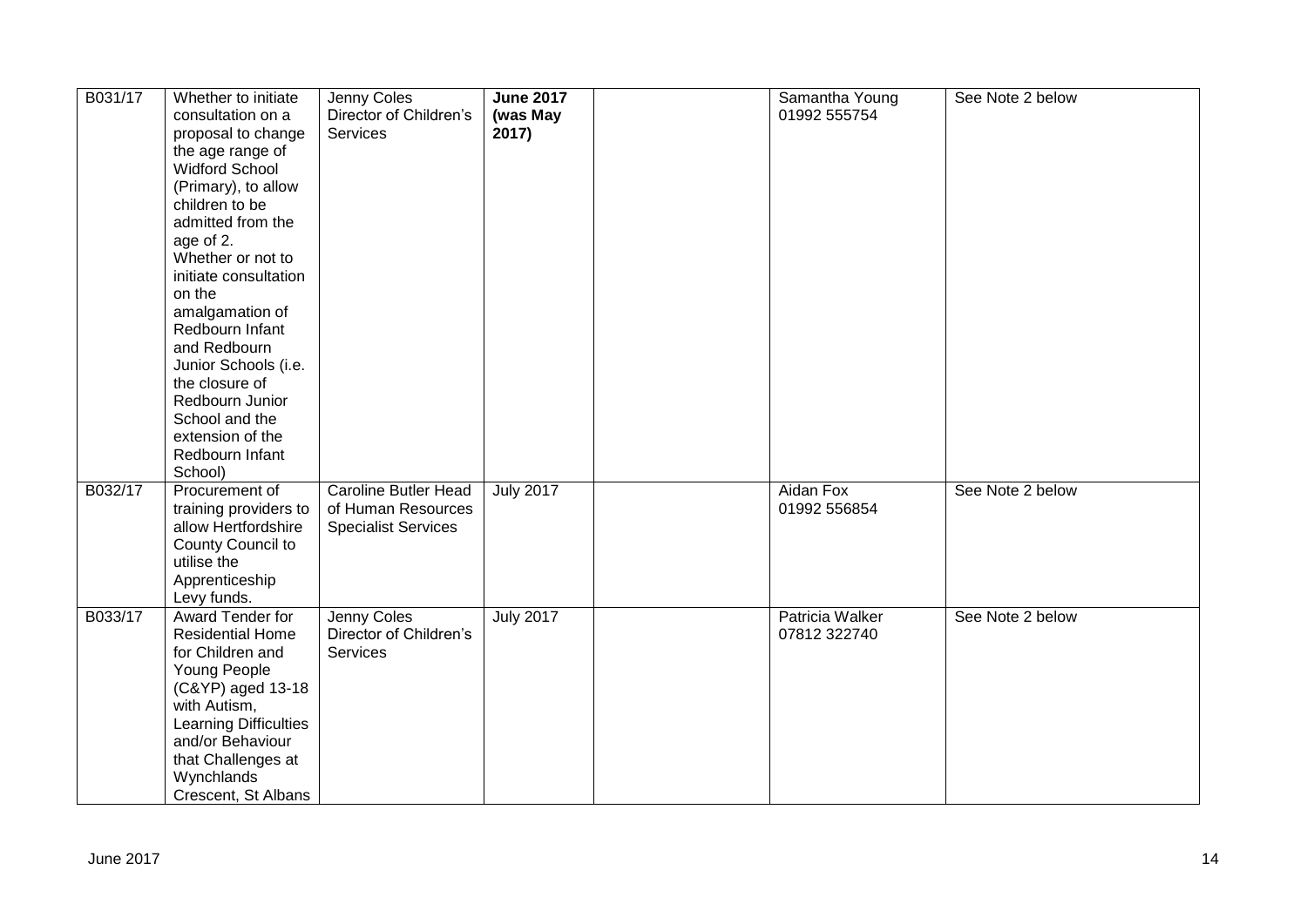| B034/17 | The Supply of<br>Laminating<br>Pouches (in<br>collaboration with<br>Hampshire County<br>Council)                                                                                                                                                    | Peter Maguire<br><b>Head of Special</b><br>Projects | August 2017               |     | James Conway<br>01707 292357                 | See Note 2 & 3 below |
|---------|-----------------------------------------------------------------------------------------------------------------------------------------------------------------------------------------------------------------------------------------------------|-----------------------------------------------------|---------------------------|-----|----------------------------------------------|----------------------|
| B035/17 | Dynamic<br>Purchasing<br>Systems for the<br>Supply of Copier<br>Paper                                                                                                                                                                               | Peter Maguire<br>Head of Special<br>Projects        | September<br>2017         |     | Elisa Wray<br>01707 292376                   | See Note 2           |
| B036/17 | Potential extension<br>and improvement of<br>Enterprise<br>Resource Planning<br>contract. This<br>covers Human<br>Resources,<br>Finance,<br>Procurement,<br>Budgeting and<br>Reporting.                                                             | Owen Mapley,<br>Director of<br>Resources            | September<br>2017         |     | Stuart Bannerman<br>Campbell<br>01992 588397 | See Note 2 below     |
| B037/17 | <b>Award of Bridges</b><br>and Structures<br>Framework<br>Contract                                                                                                                                                                                  | Rob Smith<br><b>Deputy Director</b><br>Environment  | Not before 3<br>June 2017 |     | Steve Johnson                                | See Note 2 below     |
| B038/17 | Whether to initiate<br>consultation on the<br>expansion of three<br>special schools;<br>Breakspeare/<br>Meadow Wood<br>(Bushey), Hayward<br>Grove, Hemel<br>Hempstead and<br>Woodfield, Hemel<br>Hempstead, by 8<br>places at each (24<br>in total) | Director of Children's<br>Services                  | not before 9<br>June 2017 | N/A | Phil Brunt<br>01992 588437                   |                      |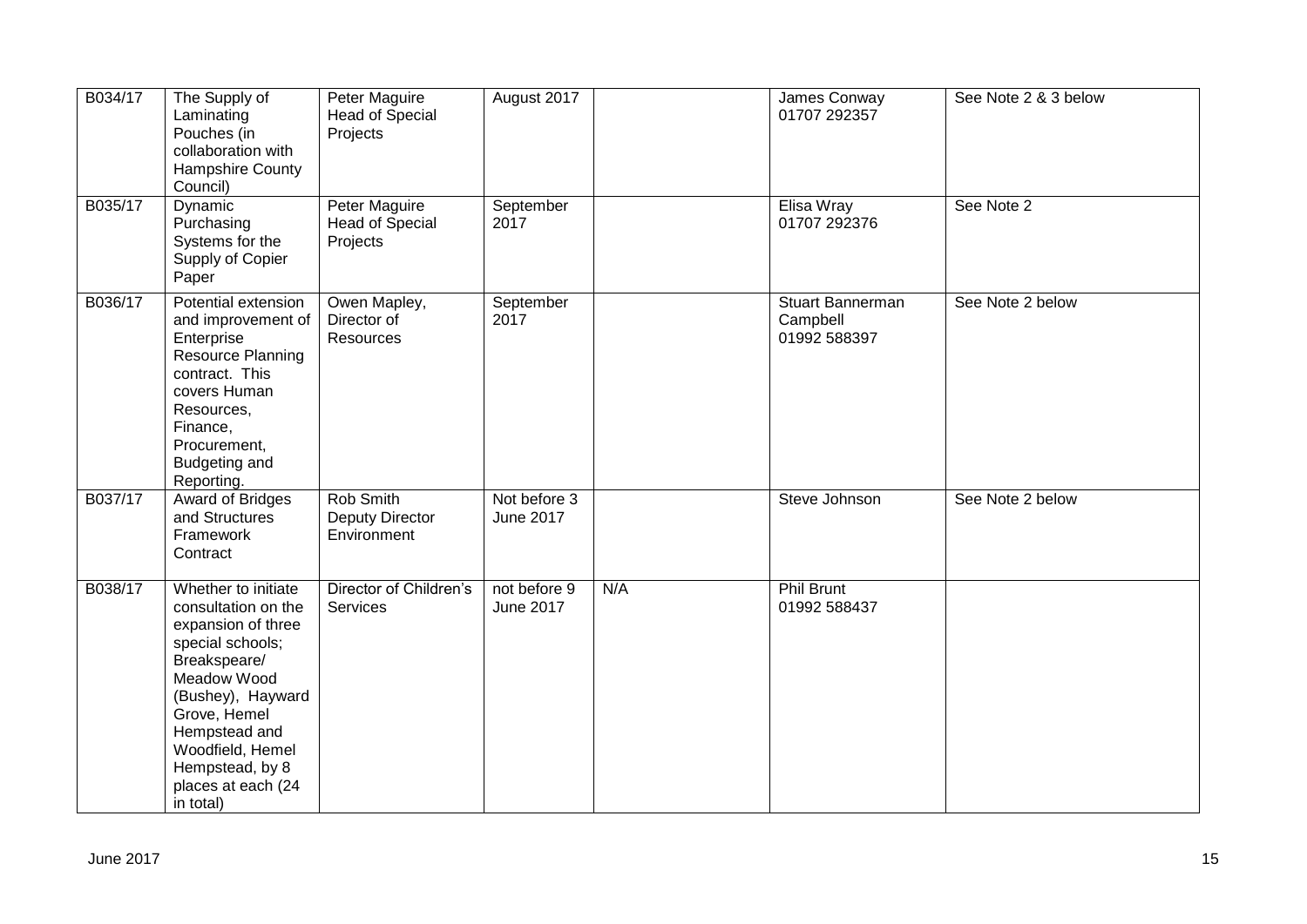| B039/17 | Cleaning,<br>maintenance and<br>display of<br>advertisements on<br>bus shelters in<br>Hertfordshire:<br>Award of<br>concession contract                                                                                                                               | Rob Smith, Deputy<br>Director of<br>Environment<br>(Highways)  | not before 10<br><b>June 2017</b> | N/A | <b>Daniel Tancock</b><br>01992 558619                                                                                 |                                                                                                                                                                        |
|---------|-----------------------------------------------------------------------------------------------------------------------------------------------------------------------------------------------------------------------------------------------------------------------|----------------------------------------------------------------|-----------------------------------|-----|-----------------------------------------------------------------------------------------------------------------------|------------------------------------------------------------------------------------------------------------------------------------------------------------------------|
| B040/17 | Secondary<br>expansion at<br><b>Onslow St Audrey</b><br>School<br>Hatfield - s106<br>funding approval<br>(Note: Cabinet,<br>Item 13, February<br>2017 - approval<br>given to use s106<br>funding towards<br>secondary<br>expansion at<br>Onslow St. Audrey<br>School) | Jenny Coles<br>Director of Children's<br>Services              | Not before<br>13 June<br>2017     |     | Kate Leahy<br>Kate.Leahy@hertfords<br>hire.gov.uk<br><b>Brenda Dennett</b><br>Brenda.Dennett@hertf<br>ordshire.gov.uk | S106 expenditure approval form                                                                                                                                         |
| B041/17 | <b>Highways Client</b><br>Support Term<br>Contract-<br>(awarded in<br>accordance with<br>decision $B002/12$ ) -<br>increase in contract<br>value and<br>publication of<br>Modification Notice.                                                                        | Rob Smith, Deputy<br><b>Director Environment</b><br>(Highways) | Not before<br>13 June<br>2017     |     | Steve Johnson<br>Steve.johnson@hertfor<br>dshire.gov.uk                                                               | Report (containing Part II<br>information "Information in respect<br>of which a claim to legal<br>professional privilege could be<br>maintained in legal proceedings") |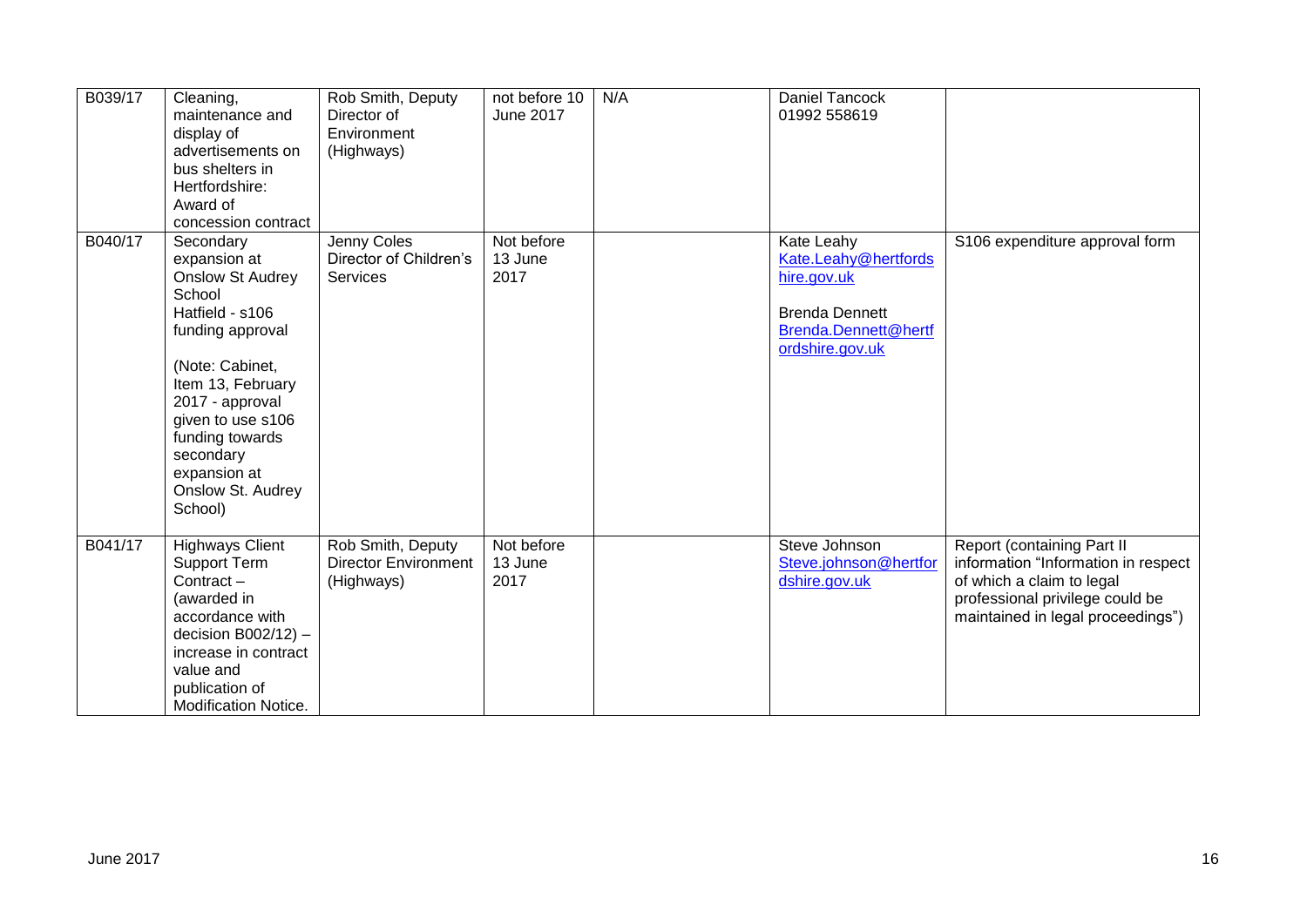| B042/17 | Whether or not to<br>agree to the<br>statutory<br>proposals to<br>enlarge the<br>premises of<br><b>Millfield First</b><br>School,<br><b>Buntingford, St.</b><br>Joseph's Primary,<br>Bishop's<br>Stortford, and St.<br>Catherine's<br>Primary,<br>Hoddesdon. | Jenny Coles,<br>Director of<br><b>Children's Services</b> | <b>July 2017</b> | <b>Pauline Davis</b><br>01992 555865 | See Note 2 below |
|---------|--------------------------------------------------------------------------------------------------------------------------------------------------------------------------------------------------------------------------------------------------------------|-----------------------------------------------------------|------------------|--------------------------------------|------------------|
|         | (Note: an officer<br>decision will only<br>be taken if no<br>objections to the<br>individual<br>statutory<br>proposals are<br>received)                                                                                                                      |                                                           |                  |                                      |                  |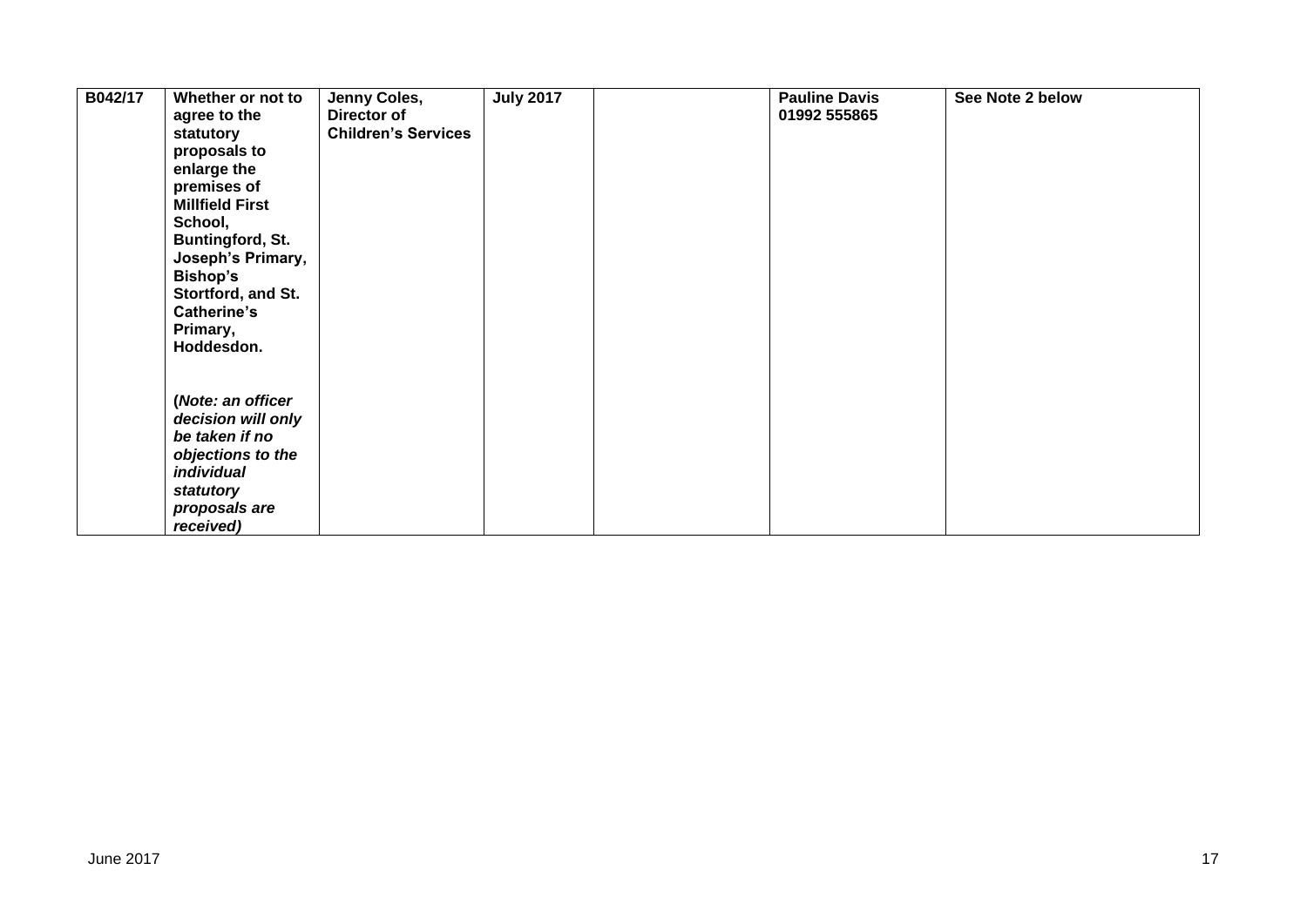| B043/17 | Whether or not to<br>agree to the<br>statutory proposal<br>to lower the<br>admission age of<br><b>Tenterfield</b><br><b>Nursery School by</b><br>changing the age<br>range from 3 to 5<br>years to 2 to 5<br>years from the<br>implementation<br>date.<br><b>NB An officer</b><br>decision will only<br>be taken if no<br>objections to the<br>statutory proposal<br>are received | Jenny Coles,<br>Director of<br><b>Children's Services</b>                             | <b>July 2017</b> | <b>Melany McQueen</b><br>01992 555874  | See Note 2 below |
|---------|-----------------------------------------------------------------------------------------------------------------------------------------------------------------------------------------------------------------------------------------------------------------------------------------------------------------------------------------------------------------------------------|---------------------------------------------------------------------------------------|------------------|----------------------------------------|------------------|
| B044/17 | <b>Breathing</b><br><b>Apparatus</b><br><b>Procurement for</b><br>the Community<br><b>Protection</b><br><b>Directorate</b><br>$2017/2018 -$<br><b>Capital Budget</b>                                                                                                                                                                                                              | <b>Steve Tant</b><br><b>Assistant Chief Fire</b><br><b>Officer</b>                    | <b>July 2017</b> | <b>Peter Hatherley</b><br>01992 507580 | See Note 2 below |
| B045/17 | <b>Window Walling at</b><br><b>3 Schools Batch</b><br>34 Ashwell,<br><b>Bedwell &amp;</b><br><b>Hobletts Manor</b><br><b>Infants &amp; Nursery</b><br><b>Schools: Award of</b><br><b>Contract</b><br>(HCC1709713)                                                                                                                                                                 | <b>Mark Handford-</b><br><b>Jones</b><br><b>Assistant Director</b><br><b>Property</b> | <b>July 2017</b> | <b>Trevor Mose</b><br>01992 556658     | See Note 2 below |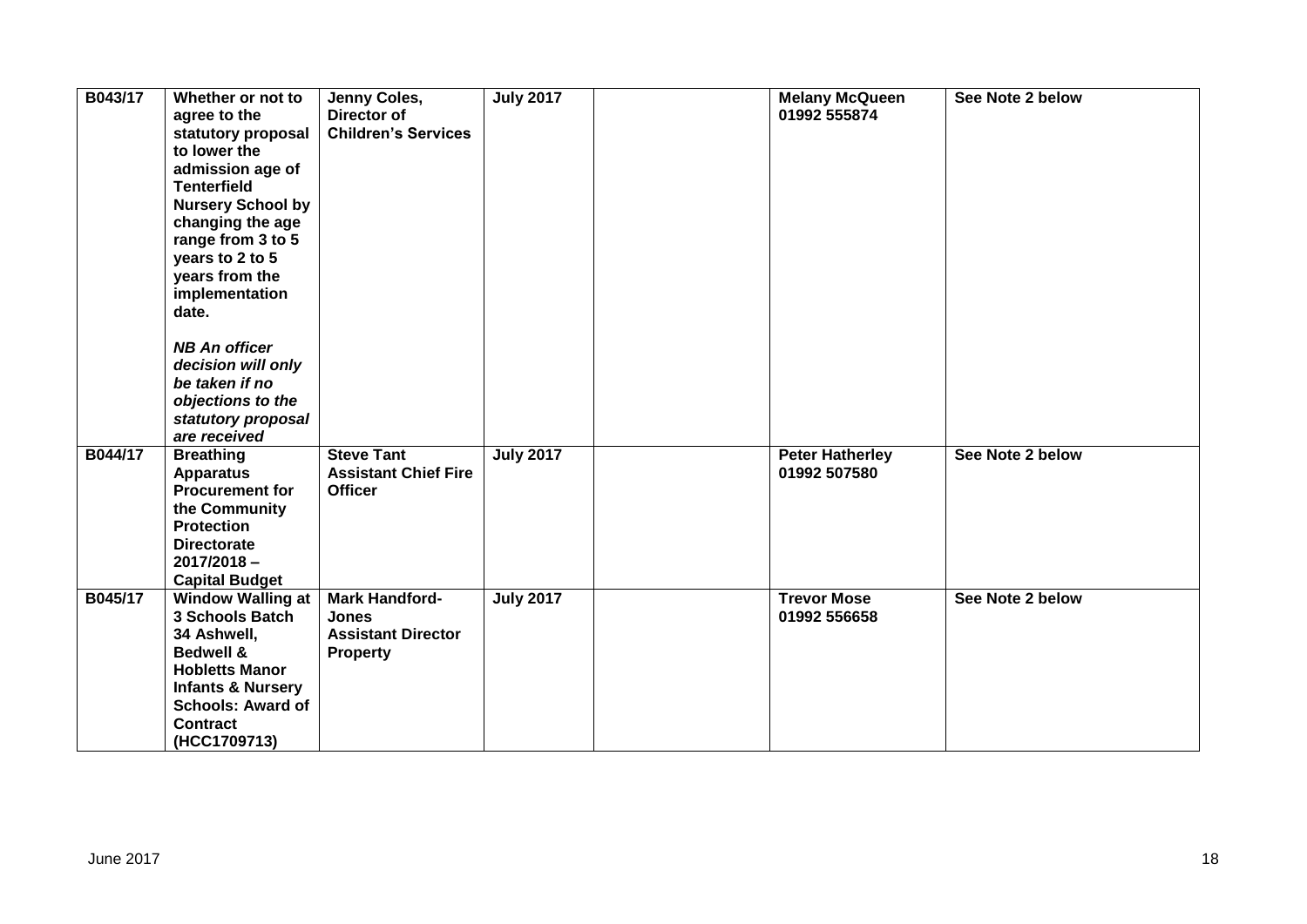| B046/17 | Roofing at 2<br><b>Schools Batch 34,</b><br><b>Ashwell &amp;</b><br><b>Hobletts Manor</b><br><b>Junior School:</b><br><b>Award of Contract</b><br>(HCC1709714) | <b>Mark Handford-</b><br><b>Jones</b><br><b>Assistant Director</b><br><b>Property</b> | <b>July 2017</b> |  | <b>Trevor Mose</b><br>01992 556658 | See Note 2 below |
|---------|----------------------------------------------------------------------------------------------------------------------------------------------------------------|---------------------------------------------------------------------------------------|------------------|--|------------------------------------|------------------|
|---------|----------------------------------------------------------------------------------------------------------------------------------------------------------------|---------------------------------------------------------------------------------------|------------------|--|------------------------------------|------------------|

**Notes:** 

1. CBC contract = on behalf of 17 local authority members of the Central Buying Consortium<br>2. Quality and price evaluation derived from tenderers' submissions (which may contain exen

2. Quality and price evaluation derived from tenderers' submissions *(which may contain exempt information and if so will not be available for public inspection)* If you have any general enquiries about this Forward Plan - contact Elaine Shell, Democratic Services Manager, 01992 555565 Email: [elaine.shell@hertfordshire.gov.uk](mailto:elaine.shell@hertfordshire.gov.uk) 

3. Collaborative contract with one or more authorities (not a CBC contract)

4. Part II (due to 'Information relating to the financial or business affairs of any particular person (including the Council')".

**KATHRYN PETTITT, CHIEF LEGAL OFFICER**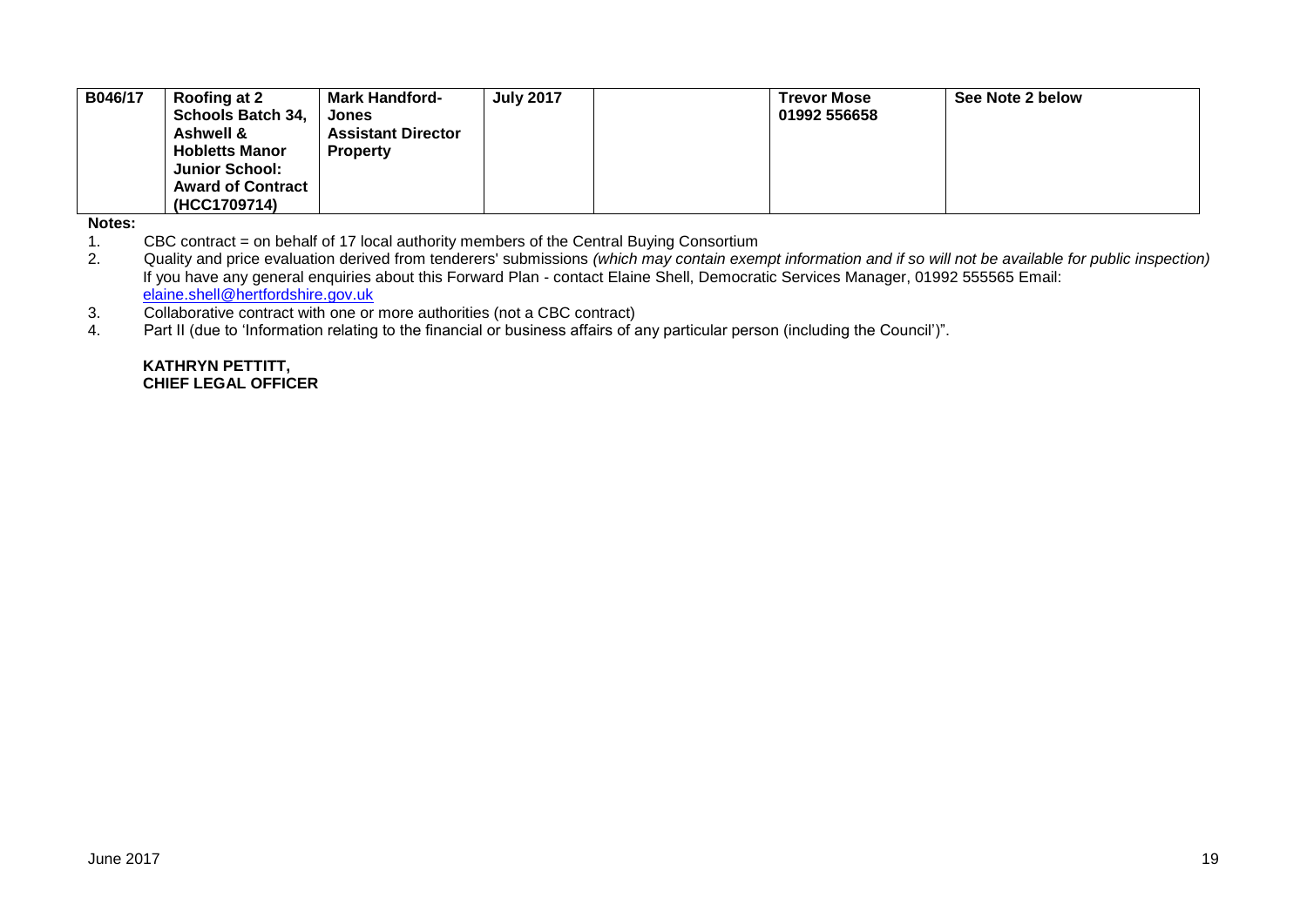

**Hertfordshire HERTFORDSHIRE COUNTY COUNCIL** 

**FORWARD PLAN Notice of (a) key and other decisions likely to be made on behalf of the County Council by Cabinet, (b) key decisions likely to be made on behalf of the County Council by Officers and (c) decisions on Traffic Regulation Orders likely to be made by Officers on behalf of the County Council in the period 1 July 2017**

**– 31 October 2017**

# **Published 1 June 2017**

[Note: Key decisions and other decisions due to be reached in June 2017 but not yet made remain listed (notice of these items was given in the Forward Plan issued on 5 May 2017)]

# **TRAFFIC REGULATION ORDERS**

### **EAST HERTS & LEA VALLEY**

#### **Broxbourne**

| Location                             | roposed Restriction     |
|--------------------------------------|-------------------------|
| Dınant<br>Link<br>Hoddesdon<br>Road, | Limit<br>40mph<br>Speed |

#### **East Herts**

| Location                                        | <b>Proposed Restriction</b>                                   |
|-------------------------------------------------|---------------------------------------------------------------|
| London Road, Buntingford                        | <b>Waiting Restrictions</b>                                   |
| Watton Road, Ware                               | Cycle Track Order, Waiting Restrictions, Pedestrian Crossing  |
| Lady Margaret Gardens, Brocket Meadow, Ware     | 20mph, Cycle Track Order                                      |
| Marshgate Drive, Hertford                       | <b>Waiting Restrictions</b>                                   |
| B1038 Halfacre Lane, Gt Hormead                 | <b>Waiting Restrictions</b>                                   |
| Hare Street Road, Buntingford                   | 30 & 40mph Speed Limits                                       |
| Park Road, Ware                                 | <b>Waiting Restrictions</b>                                   |
| Various Roads, Braughing                        | 20mph Speed Limit, Road Humps                                 |
| Cozens Road, Woodley Road, Ware                 | <b>Waiting Restrictions</b>                                   |
| Church Street, Bishop's Stortford               | <b>Waiting Restrictions</b>                                   |
| South Street, Bishop's Stortford                | <b>Waiting Restrictions</b>                                   |
| Horns Road, West Street, Hertford               | Waiting Restrictions, 20mph Speed Limit, Prohibition of Entry |
| Hazelend Road, Farnham Road, Bishop's Stortford | 40 & 50mph Speed Limits                                       |
| A120 Bishop's Stortford                         | 40mph Speed Limit                                             |
| Uplands, Braughing                              | School Keep Clear Markings                                    |
| Tamworth Road, Hertford                         | <b>Waiting Restrictions</b>                                   |
| High Street, Buntingford                        | <b>Restricted Zone</b>                                        |
| Ermine Street, Buntingford                      | Waiting Restrictions, Road Humps, 30mph speed limit           |
| North Road, Hertford                            | Waiting Restrictions, Loading Bay                             |

#### **MID WEST HERTS**

#### **Dacorum**

| Location                                   | <b>Proposed Restriction</b> |
|--------------------------------------------|-----------------------------|
| Jupiter Drive, Solway etc, Hemel Hempstead | <b>Waiting Restrictions</b> |
| London Road, Hemel Hempstead               | <b>Waiting Restrictions</b> |